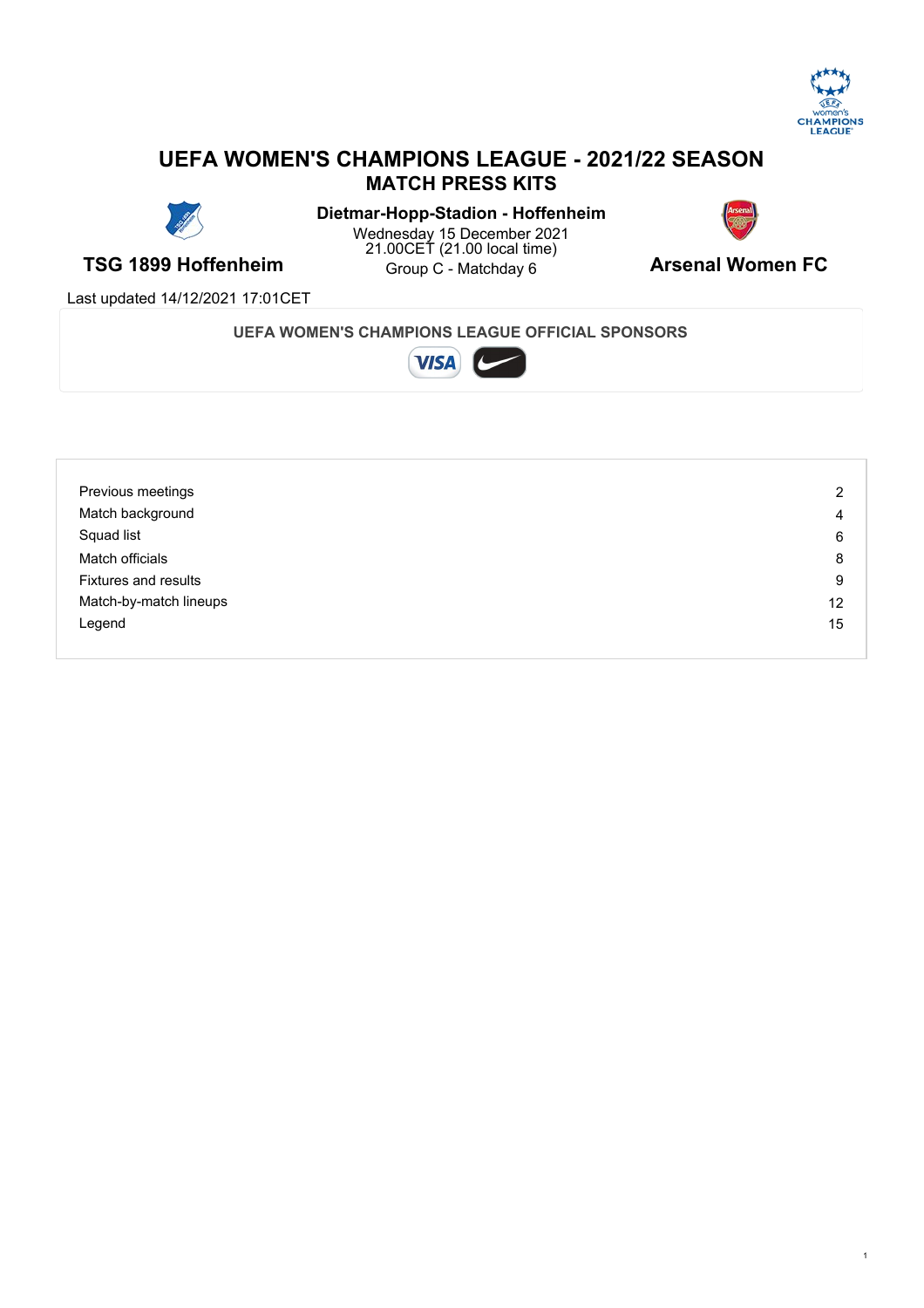# **Previous meetings**

## **Head to Head**

#### **UEFA Women's Champions League**

| <b>Date</b> | <b>Stage</b> | <b>Match</b>                              | <b>Result</b> | Venue       | <b>Goalscorers</b>                                         |
|-------------|--------------|-------------------------------------------|---------------|-------------|------------------------------------------------------------|
| 14/10/2021  | GS           | Arsenal Women FC - TSG 1899<br>Hoffenheim | 4-0           | Borehamwood | Little 21 (P), Heath<br>45+2, Miedema 51,<br>Williamson 86 |

|                                                                    |                                               | <b>Home</b>                               |  | Away |  | Final |  |  | <b>Total</b> |  |  |
|--------------------------------------------------------------------|-----------------------------------------------|-------------------------------------------|--|------|--|-------|--|--|--------------|--|--|
|                                                                    | Pid W D L Pid W D L Pid W D L Pid W D L GF GA |                                           |  |      |  |       |  |  |              |  |  |
| TSG 1899 Hoffenheim                                                |                                               | 0 0 0 0 0 1 0 0 1 0 0 0 0 0 1 0 0 1 0 0 1 |  |      |  |       |  |  |              |  |  |
| Arsenal Women FC                                                   |                                               | 1 1 0 0 0 0 0 0 0 0 0 0 0 0 1 1 0 0 4 0   |  |      |  |       |  |  |              |  |  |
| TOO 4000 Haffankalin Degand waxay akika filam ampamantal aayyihiin |                                               |                                           |  |      |  |       |  |  |              |  |  |

**TSG 1899 Hoffenheim - Record versus clubs from opponents' country**

TSG 1899 Hoffenheim have not played against a club from their opponents' country

## **Arsenal Women FC - Record versus clubs from opponents' country**

| <b>Date</b> | <b>Stage</b>    | <b>Match</b>                                        | <b>Result</b>       | <b>Venue</b> | <b>Goalscorers</b>                                                |
|-------------|-----------------|-----------------------------------------------------|---------------------|--------------|-------------------------------------------------------------------|
| 21/04/2013  | <b>SF</b>       | VfL Wolfsburg - Arsenal Women<br>FC                 | $2 - 1$<br>agg: 4-1 | Wolfsburg    | Wagner 14, Kessler<br>61; Little 54                               |
| 14/04/2013  | <b>SF</b>       | Arsenal Women FC - VfL<br>Wolfsburg                 | $0 - 2$             | Borehamwood  | Pohlers 29, Müller 85                                             |
| 07/11/2012  | R <sub>16</sub> | 1. FFC Turbine Potsdam -<br><b>Arsenal Women FC</b> | $3 - 4$<br>agg: 4-6 | Potsdam      | Göransson 48, 59,<br>Winters 55; K. Smith<br>27, 34, 57, White 81 |
| 01/11/2012  | R <sub>16</sub> | <b>Arsenal Women FC - 1. FFC</b><br>Turbine Potsdam | $2 - 1$             | Borehamwood  | Chapman 70, White<br>82; Ogimi 89                                 |

#### **UEFA Women's Champions League**

**UEFA Women's Champions League**

| <b>Date</b> | Stage     | <b>Match</b>                                  | <b>Result</b>       | <b>Venue</b>         | <b>Goalscorers</b>                               |
|-------------|-----------|-----------------------------------------------|---------------------|----------------------|--------------------------------------------------|
| 21/04/2012  | <b>SF</b> | FFC Frankfurt - Arsenal<br>Women FC           | $2 - 0$<br>agg: 4-1 | Frankfurt am<br>Main | Marozsán 60,<br>Landström 85                     |
| 15/04/2012  | <b>SF</b> | Arsenal Women FC - 1. FFC<br><b>Frankfurt</b> | $1 - 2$             | Borehamwood          | Grant 69;<br>Crnogorčević 64,<br>Garefrekes 90+3 |

#### **UEFA Women's Champions League**

| <b>Date</b> | <b>Stage</b> | <b>Match</b>                              | <b>Result</b>       | <b>Venue</b>          | <b>Goalscorers</b>                               |
|-------------|--------------|-------------------------------------------|---------------------|-----------------------|--------------------------------------------------|
| 14/03/2010  | QF           | Arsenal Women FC - MSV<br><b>Duisburg</b> | $0 - 2$<br>agg: 1-4 | Bishop's<br>Stortford | Oster 49,<br>Himmighofen 88                      |
| 10/03/2010  | QF           | <b>MSV Duisburg - Arsenal Women</b><br>FC | $2 - 1$             | Duisburg              | Grings 24 (P),<br>Hegering 49; Grings<br>66 (og) |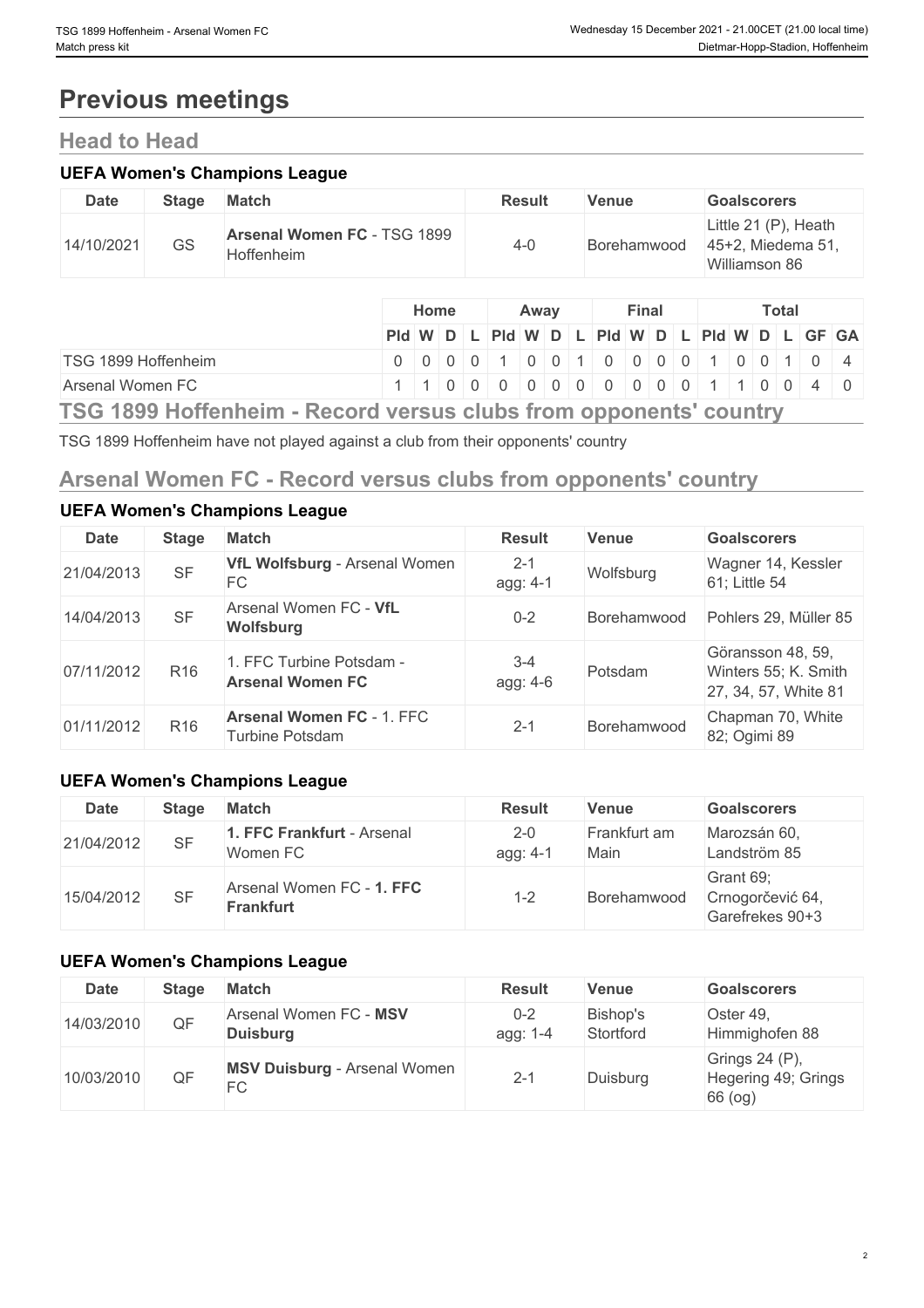#### **UEFA Women's Champions League**

| <b>Date</b> | Stage | <b>Match</b>                           | <b>Result</b>       | Venue                | <b>Goalscorers</b>                                         |
|-------------|-------|----------------------------------------|---------------------|----------------------|------------------------------------------------------------|
| 15/10/2005  | QF    | 1. FFC Frankfurt - Arsenal<br>Women FC | $3 - 1$<br>agg: 4-2 | Frankfurt am<br>Main | Lingor 20 $(P)$ ,<br>Garefrekes 43,<br>Smisek 54; Grant 11 |
| 08/10/2005  | QF    | Arsenal Women FC - 1. FFC<br>Frankfurt |                     | <b>Barnet</b>        | Sanderson 45;<br>Smisek 23                                 |

|                     |                                               | Home |  | Away |  | Final |  |  | <b>Total</b> |  |
|---------------------|-----------------------------------------------|------|--|------|--|-------|--|--|--------------|--|
|                     | PId W D L PId W D L PId W D L PId W D L GF GA |      |  |      |  |       |  |  |              |  |
| TSG 1899 Hoffenheim | 0 0 0 0 0 1 0 0 1 0 0 0 0 0 1 0 0 1 0 0 1 0   |      |  |      |  |       |  |  |              |  |
| Arsenal Women FC    | 6 2 1 3 5 1 0 4 0 0 0 0 11 3 1 7 15 20        |      |  |      |  |       |  |  |              |  |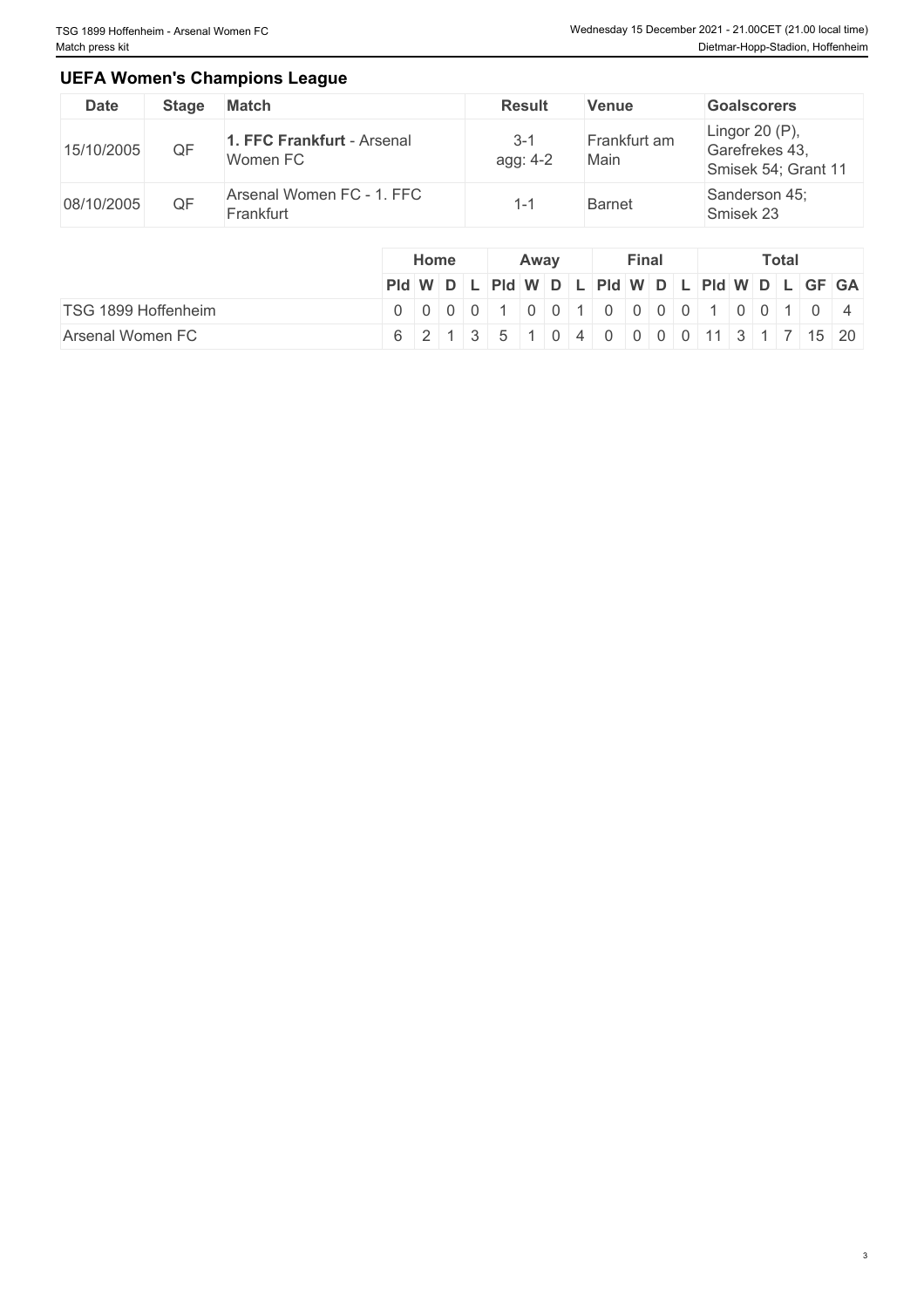## **Match background**

Arsenal will aim to book their place in the last eight against a Hoffenheim side who are themselves hoping to secure a comprehensive win that will enable them to leapfrog the North Londoners and snatch second place in Group C behind Barcelona.

• The Gunners have a competition-record 13 quarter-final appearances under their belt and will extend that figure as long as they avoid defeat by five goals or more at the Dietmar-Hopp-Stadion.

• Jonas Eidevall's Arsenal won 4-0 at Borehamwood on Matchday 2, thanks to Kim Little's 21st-minute penalty, Tobin Heath's strike just before the break – her first for the Gunners – Vivianne Miedema's close-range finish just after the interval and Leah Williamson's late header. Frix text is the minimizer case of Webester 2021.<br>
• The minimizer of **Dack Cyrollind**<br>
• Mission Competents all all minimizers of the minimizer of the minimizer of the minimizer of the minimizer of<br>
• The Gunners have a c

#### **Ones to watch: Hoffenheim**

#### **Nicole Billa**

• The 25-year-old struck twice from the penalty spot as Die Kraichgauer came from behind to win against HB Køge on 9 December.

• The striker had also scored in the 5-0 Matchday 1 victory against the Danish side on 5 October.

• Billa scored 23 goals in the Frauen-Bundesliga last term, finishing as the division's top scorer with six more than her nearest challenger.

• The Austrian international started both of her country's recent FIFA Women's World Cup qualifiers, scoring twice in the 8-0 away win against Luxembourg on 30 November.

#### **Jule Brand**

• The 19-year-old won the first spot kick in her side's comeback victory against HB Køge on Matchday 5.

scoring twice in the preliminary rounds.

• Brand is a product of the Hoffenheim youth set-up and made her senior debut in September 2020.

• Scored just two minutes after coming on as a substitute on her first senior appearance for Germany in April 2021.

#### **Tine De Caigny**

• The 24-year-old has scored three goals in this tournament so far this term including qualifying; only Billa, with four, has more for Hoffenheim.

• De Caigny has found the net with her only two efforts on target in the group stage, scoring twice in the 5-0 Matchday 1 success against HB Køge.

• The forward joined Die Kraichgauer ahead of the current campaign from Anderlecht, where she won the Belgian Women's Super League titles in each of her four full seasons.

• Top scorer in qualifying for the 2022 UEFA Women's EURO with 12 goals, De Caigny struck four times in Belgium's two recent FIFA Women's World Cup matches including a hat-trick in the victory against Armenia on 25 November.

#### **Ones to watch: Arsenal**

#### **Kim Little**

• The 31-year-old's penalty opened the scoring in the 4-0 Matchday 2 victory against Hoffenheim.

• The former Scottish international became the ninth player to reach 40 UEFA women's club goals with that successful spot kick.

• The Gunners skipper sits joint-eighth in terms of highest scorers in this competition, along with Nina Burger, and needs three goals to overtake Lotta Schelin and move alongside Camille Abily in sixth.

• The midfielder, who has won a total of 13 major honours across her two spells with the WSL club, scored her 150th Arsenal goal in early October.

#### **Vivianne Miedema**

• The forward scored her first goal of this group stage against Hoffenheim on 14 October.

• The 25-year-old has fired in nine attempts on target in this group stage, behind only Wolfsburg's Tabea Wassmuth (13).

• Miedema struck in all three of Arsenal's qualifying fixtures, her hat-trick in the 4-0 Round 2 qualifying, second-leg victory at Slavia Praha on 9 September bringing up a century of goals for the north London club.

• The Dutch international has finished as the joint top scorer in two UEFA Women's Champions League campaigns,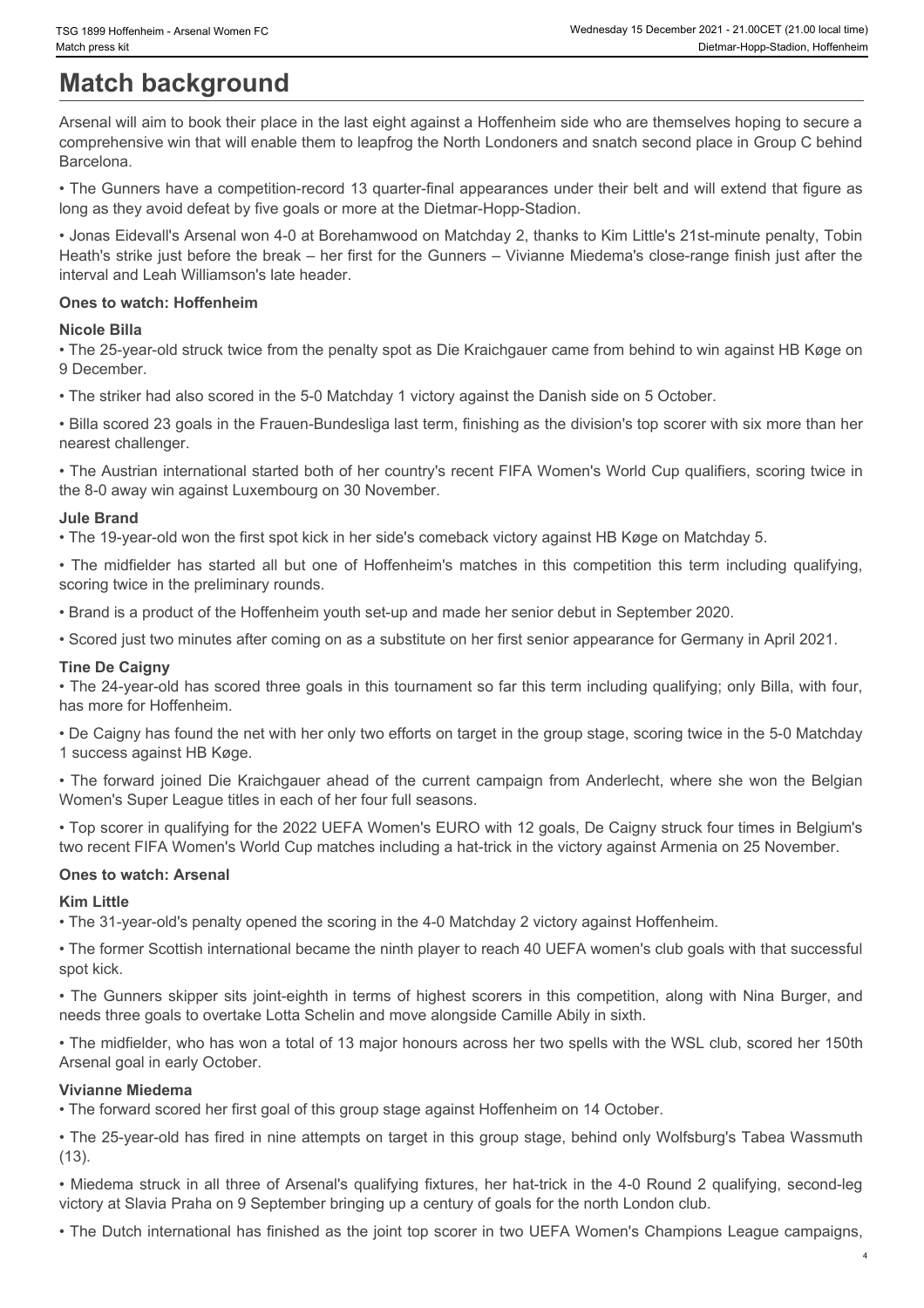hitting eight with Bayern München in 2016/17 and ten for Arsenal two seasons ago.

#### **Nikita Parris**

• The 27-year-old has started Arsenal's last three UEFA Women's Champions League matches having come on as a substitute in the opening two.

before getting on the scoresheet just after the hour.

• The summer signing, who joined the Gunners for a club-record fee from Lyon in July, opened her Arsenal account on her debut in the 4-0 qualifying victory against Okzhetpes on 18 August.

Figs 1999 Hoffenheim - Arsenal Women FC<br>
• Wednesday 15 December 2021 - 21:00 Ceral (The position)<br>
haddness skit<br>
• The 27-year-old has started Arsenal's last three UEFA Women's Champions League matches having come on as • Parris scored four goals in six appearances during Les Lyonnaises' run to the final of this competition in 2019/20, but missed the 3-1 showpiece success against Wolfsburg through suspension following a red card in the semi-final victory against Paris. For 1899 Heffenheim's Arenawl Women FC Wednesday 19 Obsember 2021-21 300CFT (21:00 local temp)<br>
hikkita Parris<br>
hikkita Parris<br>
hikkita Parris<br>
Hikkita Parris<br>
Filme 27-year-old has started Arsenal's last three UEFA Women'

#### **Key stats**

both finished with the victorious team scoring five goals without reply – a 5-0 win against HB Køge on Matchday 1 and the loss to Barcelona by the same scoreline in the fourth round of games.

• There has been a total of 16 goals scored in Hoffenheim's three European home games this season.

• Arsenal have won eight of their last ten UEFA Women's Champions League matches outside of England (L2).

• The London club have lost four of their previous five away European games against German clubs (L4).

• Arsenal have scored in their last 14 UEFA Women's Champions League matches outside of England.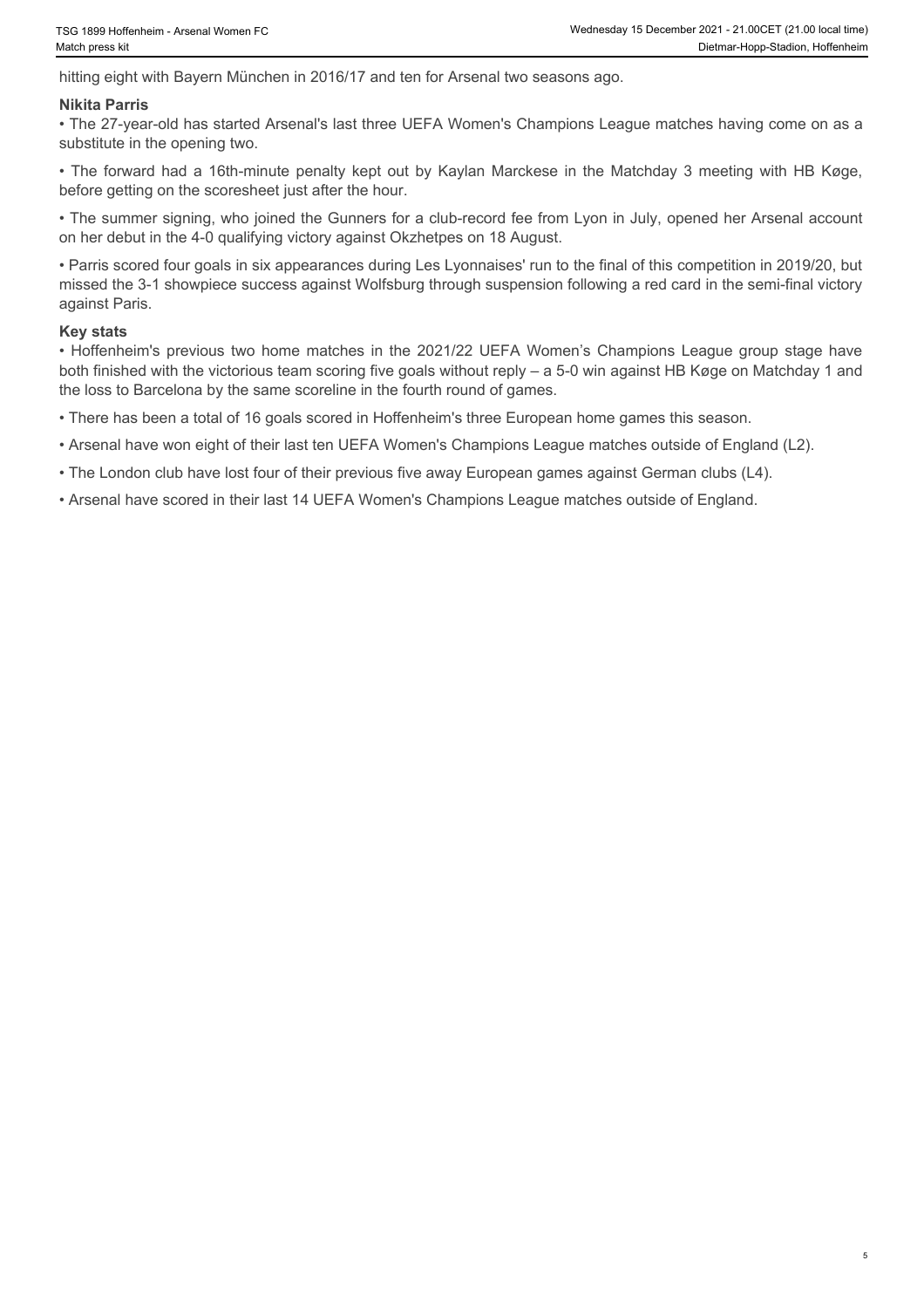# **Squad list**

#### **TSG 1899 Hoffenheim**

|                         |      |                                             |                                       |        |                | <b>Current season</b> |                          |                          |                          |                          | <b>All-time</b> |                          |
|-------------------------|------|---------------------------------------------|---------------------------------------|--------|----------------|-----------------------|--------------------------|--------------------------|--------------------------|--------------------------|-----------------|--------------------------|
|                         |      |                                             |                                       |        |                |                       |                          | UWCLQ UWCL UWCL UEFA     |                          |                          |                 |                          |
| No. Player              | Nat. | <b>DoB</b>                                  | Age D Pld Gls Pld Gls Pld Gls Pld Gls |        |                |                       |                          |                          |                          |                          |                 |                          |
| <b>Goalkeepers</b>      |      |                                             |                                       |        |                |                       |                          |                          |                          |                          |                 |                          |
| 1 Martina Tufekovic     |      | GER 16/07/1994 27                           |                                       | $\sim$ | 4              | $\sim$                | 5                        |                          | 5                        |                          | 9               |                          |
| 21 Laura-Johanna Dick   |      | GER 13/06/2003 18                           |                                       | $\sim$ | $\sim$         | $\sim$                | $\overline{\phantom{a}}$ | $\sim$                   | $\overline{\phantom{a}}$ | $\sim$                   | $\sim$ 10 $\pm$ | $\sim$                   |
| 28 Lina Von Schrader    |      | GER 08/02/2004 17 - - -                     |                                       |        |                |                       | $\sim$                   | $\overline{\phantom{a}}$ | $\overline{\phantom{a}}$ |                          | $\sim$          |                          |
| <b>Defenders</b>        |      |                                             |                                       |        |                |                       |                          |                          |                          |                          |                 |                          |
| 4 Michaela Specht       |      | GER 15/02/1997 24                           |                                       | $\sim$ | $\sim$         | $\sim$                | $\overline{5}$           |                          | 5                        |                          | 5               | $\overline{\phantom{a}}$ |
| 5 Luana Bühler          |      | SUI 28/04/1996 25                           |                                       | $\sim$ | 4              | $\sim$                | $\overline{4}$           |                          | 6                        |                          | $12 \mid 1$     |                          |
| 9 Katharina Naschenweng |      | AUT 16/12/1997 23                           |                                       | $\sim$ | $\overline{4}$ | $\sim$                | 5                        | -1                       | $\overline{7}$           | $\overline{1}$           |                 | $14 \quad 5$             |
| 14 Celina Degen         |      | AUT 16/05/2001 20                           |                                       | $\sim$ | $1$ $-$        |                       | $\overline{2}$           | $\sim$                   | $\overline{2}$           | $\sim$                   | 9               | $\overline{a}$           |
| 19 Judith Steinert      |      | GER 25/09/1995 26                           |                                       | $\sim$ | $\overline{4}$ | $\sim$                | 5                        | $\sim$                   | 5                        | $\overline{\phantom{a}}$ | 9               | $\overline{\phantom{a}}$ |
| 22 Sarai Linder         |      | GER 26/10/1999 22                           |                                       | $\sim$ | $\overline{4}$ |                       | 5                        |                          | 5                        |                          | 9               | $\mathbf{1}$             |
| 26 Laura Wienroither    |      | AUT 13/01/1999 22                           |                                       | $\sim$ | $\overline{4}$ | 2                     | $\overline{5}$           | $\sim$                   |                          |                          | $7 - 11$ 2      |                          |
| 31 Jana Feldkamp        |      | GER 15/03/1998 23                           |                                       | $\sim$ | 4              | $\sim$                | 5                        |                          | 5                        | $\sim$                   | 9               |                          |
| <b>Midfielders</b>      |      |                                             |                                       |        |                |                       |                          |                          |                          |                          |                 |                          |
| 2 Vanessa Diehm         |      | GER 22/03/2004 17 -                         |                                       |        |                |                       |                          |                          |                          |                          |                 |                          |
| 7 Chantal Hagel         |      | GER 20/07/1998 23                           |                                       | $\sim$ | $\overline{4}$ |                       | 5                        |                          | 5                        |                          | 9               | -1                       |
| 10 Gia Corley           |      | GER 20/05/2002 19                           |                                       | $\sim$ | $\overline{4}$ | $\sim$                | $\overline{5}$           | $\sim$                   | 10                       | $\sim$                   | $14 -$          |                          |
| 13 Isabella Hartig      |      | GER 12/08/1997 24                           |                                       | $\sim$ | 3              | $\mathbf{1}$          | $\overline{\phantom{a}}$ | $\sim$                   | $\sim$                   | $\sim$                   | 3               | $\overline{1}$           |
| 17 Franziska Harsch     |      | GER 06/07/1997 24                           |                                       | $\sim$ | $\overline{4}$ |                       | $\overline{5}$           |                          | 5                        |                          | 9               | $\sim$                   |
| 20 Mathilde Janzen      |      | GER 14/02/2005 16                           |                                       | $\sim$ | $\sim$         |                       |                          |                          |                          |                          |                 |                          |
| 29 Jule Brand           |      | GER 16/10/2002 19                           |                                       | $\sim$ | 4              | 2                     | $\overline{4}$           |                          | 4                        |                          | 8               | 2                        |
| 33 Fabienne Dongus      |      | GER 11/05/1994 27                           |                                       | $\sim$ | $\mathcal{S}$  | $\sim$                | $\overline{5}$           | $\sim$                   | 5                        | $\sim$                   | 8               | $\sim$                   |
| <b>Forwards</b>         |      |                                             |                                       |        |                |                       |                          |                          |                          |                          |                 |                          |
| 6 Tine De Caigny        |      | BEL 09/06/1997                              | 24                                    | $\sim$ | $\overline{4}$ |                       | 5                        | 2                        |                          | 2                        |                 | 19 13                    |
| 11 Petra Kocsán         |      | HUN 04/06/1998 23                           |                                       | $\sim$ | 4              | $\sim$                | $\sim$                   | $\sim$                   | $\sim$                   | $\sim$                   | 6               | $\mathbf{1}$             |
| 15 Mara Alber           |      | GER 06/09/2005 16 - - - - - - - - - - - - - |                                       |        |                |                       |                          |                          |                          |                          |                 |                          |
| 16 Nicole Billa         |      | AUT 05/03/1996 25 - 4 1 5 3 7 5 11 6        |                                       |        |                |                       |                          |                          |                          |                          |                 |                          |
| 18 Anne Fühner          |      | GER 10/05/1995 26 - - - - - - - - - - - -   |                                       |        |                |                       |                          |                          |                          |                          |                 |                          |
| 27 Vanessa Leimenstoll  |      | GER 01/03/2001 20 - 1 - 5 - 5 - 6 -         |                                       |        |                |                       |                          |                          |                          |                          |                 |                          |
| Coach                   |      |                                             |                                       |        |                |                       |                          |                          |                          |                          |                 |                          |
| - Gabor Gallai          |      | GER 21/08/1979 42 - 4 - 5 - 5 - 9 -         |                                       |        |                |                       |                          |                          |                          |                          |                 |                          |
|                         |      |                                             |                                       |        |                |                       |                          |                          |                          |                          |                 |                          |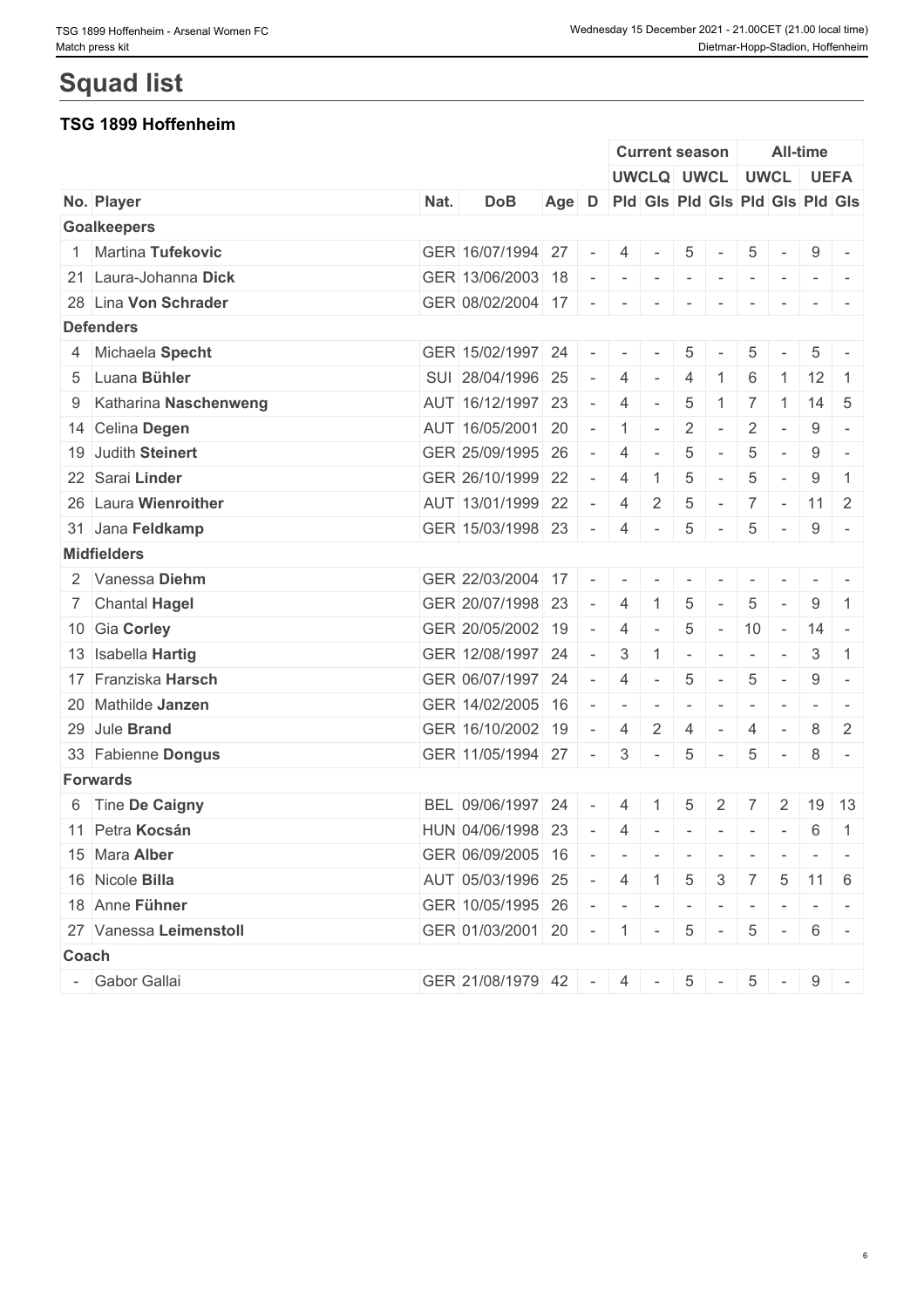#### **Arsenal Women FC**

|                         |      |                                              |                                       |                          |                | <b>Current season</b>       |                           |            |                          |                 | All-time                                                                                                                                                                                                                                                                                                                                                                                                                                                                               |                |
|-------------------------|------|----------------------------------------------|---------------------------------------|--------------------------|----------------|-----------------------------|---------------------------|------------|--------------------------|-----------------|----------------------------------------------------------------------------------------------------------------------------------------------------------------------------------------------------------------------------------------------------------------------------------------------------------------------------------------------------------------------------------------------------------------------------------------------------------------------------------------|----------------|
|                         |      |                                              |                                       |                          |                | UWCLQ UWCL UWCL UEFA        |                           |            |                          |                 |                                                                                                                                                                                                                                                                                                                                                                                                                                                                                        |                |
| No. Player              | Nat. | <b>DoB</b>                                   | Age D Pid Gis Pid Gis Pid Gis Pid Gis |                          |                |                             |                           |            |                          |                 |                                                                                                                                                                                                                                                                                                                                                                                                                                                                                        |                |
| <b>Goalkeepers</b>      |      |                                              |                                       |                          |                |                             |                           |            |                          |                 |                                                                                                                                                                                                                                                                                                                                                                                                                                                                                        |                |
| Manuela Zinsberger      |      | AUT 19/10/1995 26                            |                                       | $\sim$                   | $\mathcal{S}$  | $\vert \cdot \vert = \vert$ | 3                         | $\sim$     | 26                       | $\sim 10^{-10}$ | $29 -$                                                                                                                                                                                                                                                                                                                                                                                                                                                                                 |                |
| 18 Lydia Williams       |      | AUS 13/05/1988 33                            |                                       |                          | $-1$ $-2$      |                             |                           | $\sim$ $-$ | $\overline{2}$           | $\sim$ $-$      | 3                                                                                                                                                                                                                                                                                                                                                                                                                                                                                      |                |
| 28 Hermione Cull        |      | ENG 10/03/2004 17                            |                                       | $\sim$                   | $\sim$         | $\overline{\phantom{a}}$    |                           |            |                          |                 |                                                                                                                                                                                                                                                                                                                                                                                                                                                                                        |                |
| <b>Defenders</b>        |      |                                              |                                       |                          |                |                             |                           |            |                          |                 |                                                                                                                                                                                                                                                                                                                                                                                                                                                                                        |                |
| 3 Lotte Wubben-Moy      |      | ENG 11/01/1999 22                            |                                       | $\sim$                   | -4             |                             | $\overline{2}$            |            | 2                        |                 | 6                                                                                                                                                                                                                                                                                                                                                                                                                                                                                      | $\overline{1}$ |
| 4 Anna Patten           |      | ENG 20/04/1999 22                            |                                       | $\sim$                   | $\overline{4}$ | $\sim$ $-$                  | $\overline{2}$            |            | $\overline{2}$           |                 | 6                                                                                                                                                                                                                                                                                                                                                                                                                                                                                      |                |
| 5 Jen Beattie           |      | SCO 13/05/1991 30                            |                                       | $\sim$                   | $\overline{4}$ | $\overline{\phantom{a}}$    | 3                         | $\sim$     |                          | 47 12           |                                                                                                                                                                                                                                                                                                                                                                                                                                                                                        | $51 \mid 12$   |
| 6 Leah Williamson       |      | ENG 29/03/1997 24                            |                                       | $\sim$                   | 2              | $\sim$                      | 3                         |            | 8                        | $\overline{1}$  | 10                                                                                                                                                                                                                                                                                                                                                                                                                                                                                     | $\overline{1}$ |
| 7 Steph Catley          |      | AUS 26/01/1994 27                            |                                       | $\sim$                   | 4              | $\sim$                      | 5                         |            | 6                        | -1              | 10                                                                                                                                                                                                                                                                                                                                                                                                                                                                                     | $\overline{1}$ |
| 16 Noelle Maritz        |      | SUI 23/12/1995 25                            |                                       | $\sim$                   | 3              | $\overline{\phantom{a}}$    | $\overline{4}$            | $\sim$     | 40                       | 2               | 45                                                                                                                                                                                                                                                                                                                                                                                                                                                                                     | $\overline{2}$ |
| 20 Simone Boye Sørensen |      | DEN 03/03/1992 29                            |                                       | $\sim$                   | 2              | $\sim$                      | $\overline{2}$            | $\sim$     | 26                       | $5\overline{5}$ | $28 \mid 5$                                                                                                                                                                                                                                                                                                                                                                                                                                                                            |                |
| 22 Viki Schnaderbeck    |      | AUT 04/01/1991 30                            |                                       | $\sim$                   | $\sim$         | $\sim$                      | $\sim$                    | $\sim$     | 9                        | $\sim$          | 9                                                                                                                                                                                                                                                                                                                                                                                                                                                                                      | $\sim$         |
| 29 Teyah Goldie         |      | $ENG$ 27/06/2004 17 - 2 -                    |                                       |                          |                |                             | $\sim$                    | $\sim$     | $\sim$                   | $\sim$          | $\overline{2}$                                                                                                                                                                                                                                                                                                                                                                                                                                                                         |                |
| 30 Grace Gillard        |      | $ENG$ 04/05/2004 17 - -                      |                                       |                          |                |                             | $\mathbf{r} = \mathbf{r}$ | $\sim$     | $\overline{\phantom{a}}$ |                 |                                                                                                                                                                                                                                                                                                                                                                                                                                                                                        |                |
| <b>Midfielders</b>      |      |                                              |                                       |                          |                |                             |                           |            |                          |                 |                                                                                                                                                                                                                                                                                                                                                                                                                                                                                        |                |
| 8 Jordan Nobbs          |      | ENG 08/12/1992 29                            |                                       | $\overline{\phantom{a}}$ |                |                             | 5                         |            | 36                       | 12              |                                                                                                                                                                                                                                                                                                                                                                                                                                                                                        | $36 \mid 12$   |
| 12 Frida Maanum         |      | NOR 16/07/1999 22                            |                                       | $\sim$                   | 4              | $\sim$                      | 5                         |            | 14                       | 4               | 18                                                                                                                                                                                                                                                                                                                                                                                                                                                                                     | -4             |
| 13 Lia Wälti            |      | SUI 19/04/1993 28                            |                                       | $\sim$                   | $\overline{2}$ | $\sim$                      | $\overline{4}$            | $\sim$ $-$ |                          | $16 \quad 3$    | 21                                                                                                                                                                                                                                                                                                                                                                                                                                                                                     | 4              |
| 33 Halle Houssein       |      | ENG 11/12/2004 17 -                          |                                       |                          | $\sim$         | $\overline{\phantom{a}}$    |                           |            |                          |                 |                                                                                                                                                                                                                                                                                                                                                                                                                                                                                        |                |
| <b>Forwards</b>         |      |                                              |                                       |                          |                |                             |                           |            |                          |                 |                                                                                                                                                                                                                                                                                                                                                                                                                                                                                        |                |
| 9 Beth Mead             |      | ENG 09/05/1995 26                            |                                       | $\star$                  |                |                             |                           |            |                          | $\overline{1}$  | $14 \quad 2$                                                                                                                                                                                                                                                                                                                                                                                                                                                                           |                |
|                         |      |                                              |                                       |                          | 4              |                             | 5                         |            | 10                       |                 |                                                                                                                                                                                                                                                                                                                                                                                                                                                                                        |                |
| 10 Kim Little           |      | SCO 29/06/1990 31                            |                                       | $\sim$                   | 4              | 3                           | 5                         |            | 44                       | 28              | 57 40                                                                                                                                                                                                                                                                                                                                                                                                                                                                                  |                |
| 11 Vivianne Miedema     |      | NED 15/07/1996 25                            |                                       | $\sim$                   | 4              | $\overline{5}$              | 5                         | 2          |                          | 18 20           | $22 \mid 25$                                                                                                                                                                                                                                                                                                                                                                                                                                                                           |                |
| 14 Nikita Parris        |      | ENG 10/03/1994 27 - 4 2 5 1 36 11 43 15      |                                       |                          |                |                             |                           |            |                          |                 |                                                                                                                                                                                                                                                                                                                                                                                                                                                                                        |                |
| 15 Katie McCabe         |      | IRL 21/09/1995 26                            |                                       |                          | $-4$ $-$       |                             |                           |            |                          |                 | $5 - 13 - 23$ 1                                                                                                                                                                                                                                                                                                                                                                                                                                                                        |                |
| 19 Caitlin Foord        |      | AUS 11/11/1994 27 * 3 -                      |                                       |                          |                |                             | 5                         | 2          | 6                        | 2               | 9                                                                                                                                                                                                                                                                                                                                                                                                                                                                                      | $\overline{2}$ |
| 23 Mana Iwabuchi        |      | JPN 18/03/1993 28                            |                                       |                          | $-43$          |                             | 3                         | $\sim$     |                          | $3 -$           | 7 <sup>1</sup>                                                                                                                                                                                                                                                                                                                                                                                                                                                                         | - 3            |
| 35 Alex Hennessy        |      | ENG 23/11/2004 17 - - - - - - - - -          |                                       |                          |                |                             |                           |            |                          |                 | $\begin{array}{cccccccccccccc} \multicolumn{2}{c}{} & \multicolumn{2}{c}{} & \multicolumn{2}{c}{} & \multicolumn{2}{c}{} & \multicolumn{2}{c}{} & \multicolumn{2}{c}{} & \multicolumn{2}{c}{} & \multicolumn{2}{c}{} & \multicolumn{2}{c}{} & \multicolumn{2}{c}{} & \multicolumn{2}{c}{} & \multicolumn{2}{c}{} & \multicolumn{2}{c}{} & \multicolumn{2}{c}{} & \multicolumn{2}{c}{} & \multicolumn{2}{c}{} & \multicolumn{2}{c}{} & \multicolumn{2}{c}{} & \multicolumn{2}{c}{} & \$ |                |
| 36 Freya Jupp           |      | $ENG$ 29/01/2004 17 - - - -                  |                                       |                          |                |                             |                           |            |                          |                 |                                                                                                                                                                                                                                                                                                                                                                                                                                                                                        |                |
| 77 Tobin Heath          |      | USA 29/05/1988 33 - - - 2 1 4 1              |                                       |                          |                |                             |                           |            |                          |                 |                                                                                                                                                                                                                                                                                                                                                                                                                                                                                        | 4 1            |
| Coach                   |      |                                              |                                       |                          |                |                             |                           |            |                          |                 |                                                                                                                                                                                                                                                                                                                                                                                                                                                                                        |                |
| - Jonas Eidevall        |      | SWE 28/01/1983 38 $\mid$ * 3 - 5 - 21 - 24 - |                                       |                          |                |                             |                           |            |                          |                 |                                                                                                                                                                                                                                                                                                                                                                                                                                                                                        |                |
|                         |      |                                              |                                       |                          |                |                             |                           |            |                          |                 |                                                                                                                                                                                                                                                                                                                                                                                                                                                                                        |                |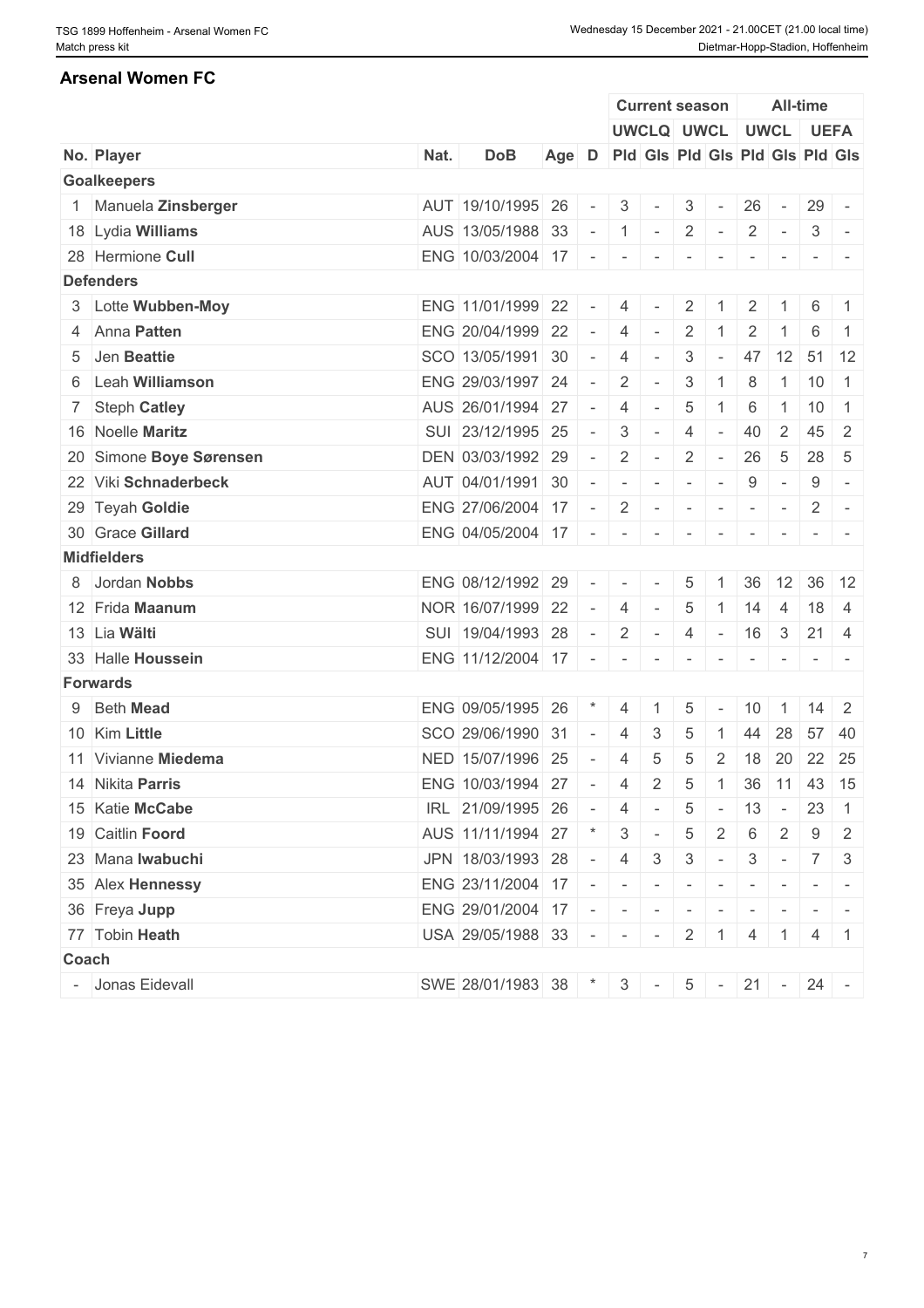## **Match officials**

| <b>Referee</b>               | Maria Marotta (ITA)                                |  |
|------------------------------|----------------------------------------------------|--|
| <b>Assistant referees</b>    | Francesca Di Monte (ITA), Giulia Tempestilli (ITA) |  |
| <b>Fourth official</b>       | Valentina Finzi (ITA)                              |  |
| <b>UEFA Delegate</b>         | Renata Tomasova (SVK)                              |  |
| <b>UEFA Referee observer</b> | Ingrid Jonsson (SWE)                               |  |
|                              |                                                    |  |

### **Referee**

| <b>Name</b>   | Date of birth | <b>UEFA Women's</b><br><b>Champions</b><br>League<br>matches | <b>UEFA matches</b> |
|---------------|---------------|--------------------------------------------------------------|---------------------|
| Maria Marotta | 23/02/1984    | 12                                                           | 38                  |

## **UEFA Women's Champions League matches involving teams from the two countries playing this match**

| <b>Date</b> | <b>Competition</b> | <b>Stage</b><br>reached | Home Away                        | <b>Result</b> | <b>Venue</b>       |
|-------------|--------------------|-------------------------|----------------------------------|---------------|--------------------|
| 31/08/2021  | <b>UWCL</b>        | 2QR                     | Arsenal Women FC SK Slavia Praha | $3 - 0$       | <b>Borehamwood</b> |

## **Other matches involving teams from either of the two countries involved in this match**

| <b>Date</b> | <b>Competition</b> | <b>Stage</b><br>reached |                                  | <b>Home Away</b>       | <b>Result</b> | <b>Venue</b> |
|-------------|--------------------|-------------------------|----------------------------------|------------------------|---------------|--------------|
| 05/05/2017  | <b>WU17</b>        | GS-FT                   | Netherlands England              |                        | $2 - 1$       | Přeštice     |
| 08/05/2017  | <b>WU17</b>        | GS-FT                   |                                  | Germany Czech Republic | $5 - 1$       | Pribram      |
| 05/10/2018  | <b>WU19</b>        | QR                      | Germany Estonia                  |                        | $21-0$        | Dungannon    |
| 08/10/2018  | <b>WU19</b>        | QR                      | Northern Ireland Germany         |                        | $0 - 7$       | Portadown    |
| 25/07/2019  | <b>WU19</b>        | <b>SF</b>               |                                  | Germany Netherlands    | $3-1$         | Glasgow      |
| 31/08/2021  | <b>UWCL</b>        | 2QR                     | Arsenal Women FC SK Slavia Praha |                        | $3-0$         | Borehamwood  |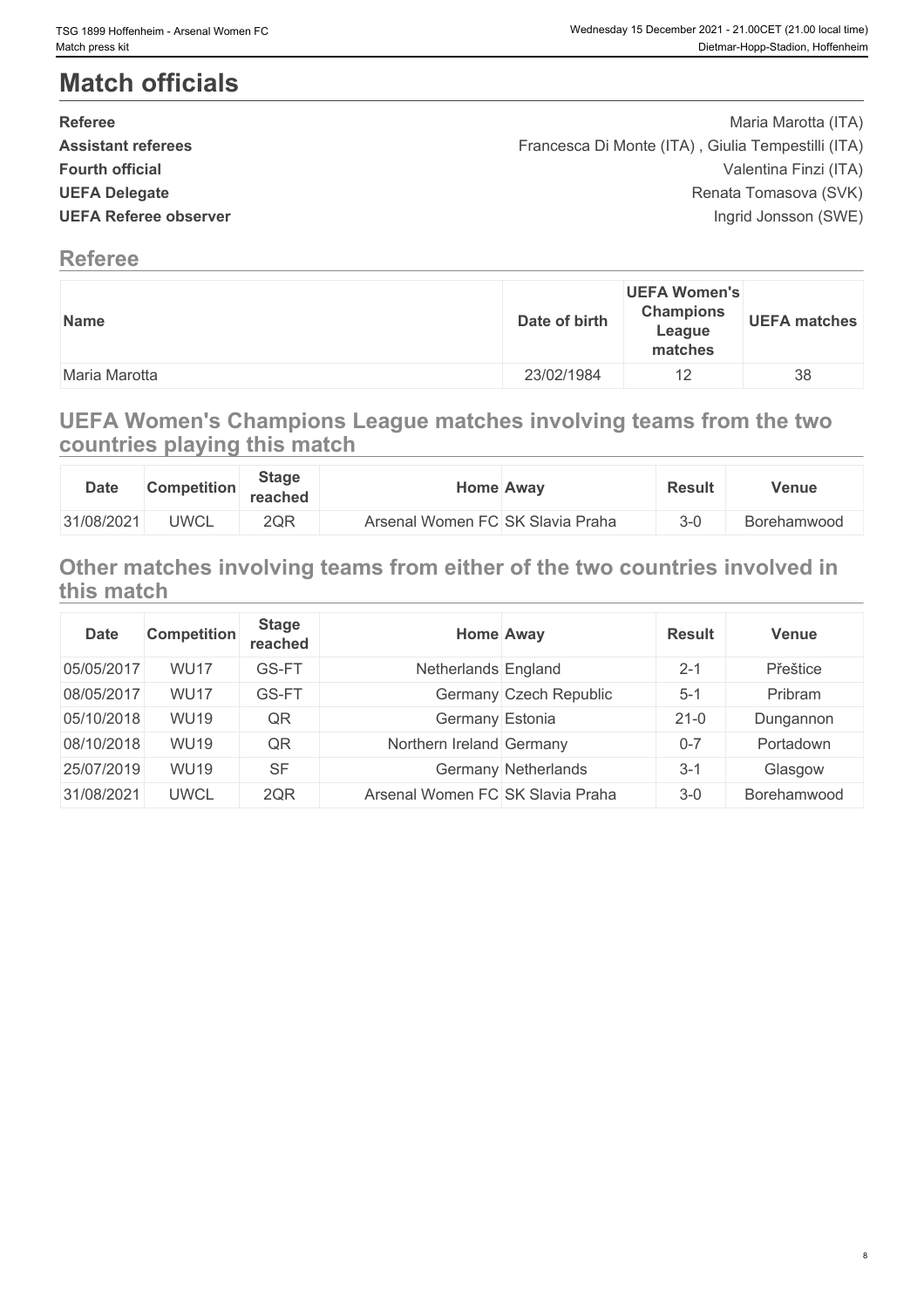## **Fixtures and results**

#### **TSG 1899 Hoffenheim**

| <b>Date</b>       | <b>Competition Opponent</b> |                                      | <b>Result</b> |         | Goalscorers                                                |
|-------------------|-----------------------------|--------------------------------------|---------------|---------|------------------------------------------------------------|
| 17/08/2021        | <b>UWCL</b>                 | Valur Reykjavík (H)                  | W             |         | 1-0 Billa 57                                               |
| 20/08/2021        | <b>UWCL</b>                 | ACF Milan (H)                        | W             |         | 2-0 Brand 36, Hartig 59                                    |
| 27/08/2021        | League                      | SC Freiburg (H)                      | W             | $2 - 1$ |                                                            |
| 31/08/2021        | <b>UWCL</b>                 | FC Rosengård (A)                     | W             |         | 3-0 De Caigny 29, Wienroither 71, Hagel 90+3               |
| 05/09/2021 League |                             | 1. FC Köln (A)                       | W             | $2 - 1$ |                                                            |
| 08/09/2021 UWCL   |                             | FC Rosengård (H)                     | D             |         | 3-3 Wienroither 8, Linder 27, Brand 67                     |
| 12/09/2021 League |                             | SGS Essen (A)                        | D             | $0-0$   |                                                            |
| 02/10/2021 League |                             | Eintracht Frankfurt Fußball<br>AG(H) | W             | $2 - 1$ |                                                            |
| 05/10/2021 UWCL   |                             | HB Køge (H)                          | W             | $5-0$   | Naschenweng 18, Billa 47, Bühler 61, De<br>Caigny 63, 90+2 |
| 09/10/2021 League |                             | FC Bayern München (A)                | L             | $1 - 3$ |                                                            |
| 14/10/2021 UWCL   |                             | Arsenal Women FC (A)                 | L             | $0 - 4$ |                                                            |
| 17/10/2021 League |                             | VfL Wolfsburg (H)                    | W             | $2 - 1$ |                                                            |
| 07/11/2021 League |                             | FC Carl Zeiss Jena (A)               | W             | $5 - 1$ |                                                            |
| 10/11/2021        | <b>UWCL</b>                 | FC Barcelona (A)                     | L             | $0 - 4$ |                                                            |
| 14/11/2021 League |                             | Bayer 04 Leverkusen (H)              | W             | $7 - 1$ |                                                            |
| 17/11/2021 UWCL   |                             | FC Barcelona (H)                     | L             | $0-5$   |                                                            |
| 21/11/2021 League |                             | 1. FFC Turbine Potsdam (A)           | D             | $3 - 3$ |                                                            |
| 05/12/2021 League |                             | SV Werder Bremen (H)                 | W             | $7 - 1$ |                                                            |
| 09/12/2021 UWCL   |                             | HB Køge (A)                          | W             |         | 2-1 Billa 27 (P), 38 (P)                                   |
| 12/12/2021        | League                      | SC Sand (A)                          | D             | $1 - 1$ |                                                            |
| 15/12/2021 UWCL   |                             | Arsenal Women FC (H)                 |               |         |                                                            |
| 18/12/2021 League |                             | SC Freiburg (A)                      |               |         |                                                            |
| 04/02/2022 League |                             | 1. FC Köln (H)                       |               |         |                                                            |
| 11/02/2022 League |                             | SGS Essen (H)                        |               |         |                                                            |
| 04/03/2022 League |                             | Eintracht Frankfurt Fußball<br>AG(A) |               |         |                                                            |
| 11/03/2022 League |                             | FC Bayern München (H)                |               |         |                                                            |
| 18/03/2022 League |                             | VfL Wolfsburg (A)                    |               |         |                                                            |
| 25/03/2022 League |                             | FC Carl Zeiss Jena (H)               |               |         |                                                            |
| 01/04/2022 League |                             | Bayer 04 Leverkusen (A)              |               |         |                                                            |
| 22/04/2022 League |                             | 1. FFC Turbine Potsdam (H)           |               |         |                                                            |
| 06/05/2022 League |                             | SV Werder Bremen (A)                 |               |         |                                                            |
| 15/05/2022 League |                             | SC Sand (H)                          |               |         |                                                            |

| Pos. Clubs                       |  |  | P W D L GF GA Pts                                      |  |
|----------------------------------|--|--|--------------------------------------------------------|--|
| 1 VfL Wolfsburg                  |  |  | $11 \t8 \t2 \t1 \t30 \t8 \t26$                         |  |
| 2 FC Bayern München              |  |  | 11 8 1 2 39 8 25                                       |  |
| 3 TSG 1899 Hoffenheim            |  |  | $11 \mid 7 \mid 3 \mid 1 \mid 32 \mid 14 \mid 24$      |  |
| 4 Eintracht Frankfurt Fußball AG |  |  | $11 \mid 7 \mid 1 \mid 3 \mid 25 \mid 12 \mid 22 \mid$ |  |
| 5 1. FFC Turbine Potsdam         |  |  | 11   6   3   2   26   16   21                          |  |
| 6 Bayer 04 Leverkusen            |  |  | $11 \t5 \t1 \t5 \t19 \t23 \t16$                        |  |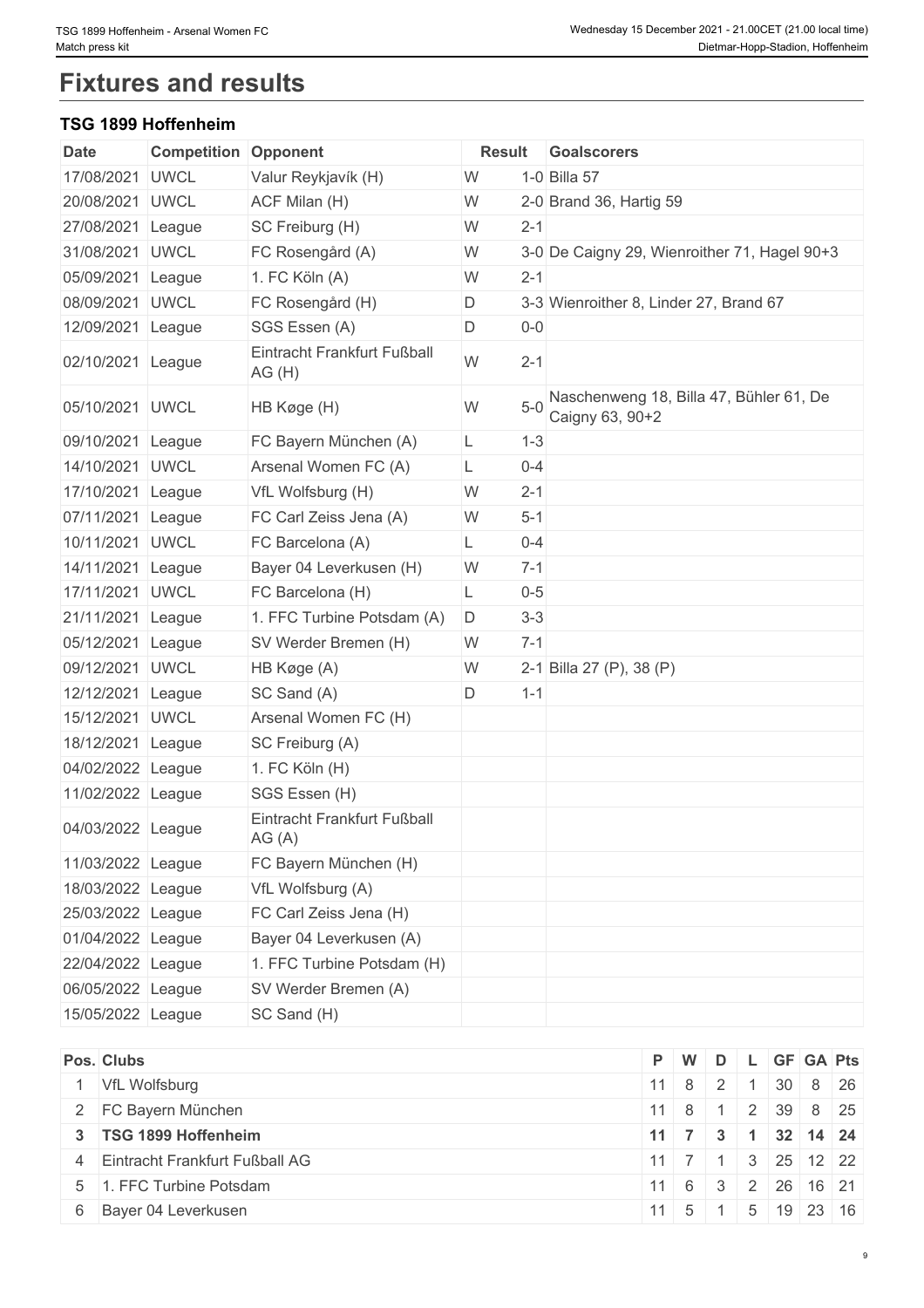| Pos. Clubs            |  |  | P W D L GF GA Pts                                      |  |
|-----------------------|--|--|--------------------------------------------------------|--|
| 7 SC Freiburg         |  |  | $11 \mid 4 \mid 2 \mid 5 \mid 16 \mid 16 \mid 14 \mid$ |  |
| 8 1. FC Köln          |  |  | $11 \ 3 \ 3 \ 1 \ 5 \ 12 \ 24 \ 12$                    |  |
| 9 SGS Essen           |  |  | $11 \mid 3 \mid 2 \mid 6 \mid 15 \mid 17 \mid 11 \mid$ |  |
| 10 SV Werder Bremen   |  |  | $11 \t3 \t2 \t6 \t5 \t27 \t11$                         |  |
| 11 SC Sand            |  |  | $ 11 $ 0 2 9 3 21 2                                    |  |
| 12 FC Carl Zeiss Jena |  |  | 11 0 2 9 3 39 2                                        |  |

## **Arsenal Women FC**

| 18/08/2021 UWCL<br>W<br>Okzhetpes (H)<br>21/08/2021 UWCL<br>PSV Eindhoven Vrouwen (H)<br>3-1 Miedema 19, Iwabuchi 39, 65<br>- W<br>31/08/2021 UWCL<br>SK Slavia Praha (H)<br>W<br>$3 - 2$<br>05/09/2021 League<br>Chelsea FC Women (H)<br>W<br>09/09/2021 UWCL<br>SK Slavia Praha (A)<br>W<br>12/09/2021 League<br>Reading FC (A)<br>W<br>$4 - 0$<br>26/09/2021 League<br>Manchester City WFC (H)<br>W<br>$5-0$<br>Aston Villa Ladies FC (A)<br>$4 - 0$<br>02/10/2021 League<br>W<br>05/10/2021 UWCL<br>FC Barcelona (A)<br>1-4 Maanum 74<br>L.<br>10/10/2021 League<br>Everton LFC (H)<br>W<br>$3-0$<br>$4 - 0$<br>W<br>14/10/2021 UWCL<br>TSG 1899 Hoffenheim (H)<br>Williamson 86<br>07/11/2021 League<br>West Ham United FC (H)<br>W<br>$4 - 0$<br>$5 - 1$<br>W<br>10/11/2021 UWCL<br>HB Køge (A)<br>Nobbs 89<br>13/11/2021 League<br>Tottenham Hotspur FC (A)<br>$1 - 1$<br>D<br>17/11/2021 UWCL<br>HB Køge (H)<br>W<br>21/11/2021 League<br>Manchester United LFC (A)<br>W<br>$2 - 0$<br>09/12/2021 UWCL<br>FC Barcelona (H)<br>$0 - 4$<br>L<br>12/12/2021 League<br>Leicester City Ladies (H)<br>W<br>$4 - 0$<br>15/12/2021 UWCL<br>TSG 1899 Hoffenheim (A)<br>19/12/2021 League<br>Brighton Ladies (H)<br>09/01/2022 League<br>Birmingham City LFC (A)<br>16/01/2022 League<br>Reading FC (H)<br>23/01/2022 League<br>Manchester City WFC (A)<br>06/02/2022 League<br>Manchester United LFC (H)<br>13/02/2022 League<br>Chelsea FC Women (A)<br>06/03/2022 League<br>Birmingham City LFC (H)<br>13/03/2022 League<br>Brighton Ladies (A)<br>Tottenham Hotspur FC (H)<br>26/03/2022 League<br>03/04/2022 League<br>Leicester City Ladies (A)<br>Everton LFC (A)<br>24/04/2022 League<br>01/05/2022 League<br>Aston Villa Ladies FC (H)<br>08/05/2022 League<br>West Ham United FC (A) | <b>Date</b> | <b>Competition Opponent</b> | <b>Result</b> | <b>Goalscorers</b>                                 |
|----------------------------------------------------------------------------------------------------------------------------------------------------------------------------------------------------------------------------------------------------------------------------------------------------------------------------------------------------------------------------------------------------------------------------------------------------------------------------------------------------------------------------------------------------------------------------------------------------------------------------------------------------------------------------------------------------------------------------------------------------------------------------------------------------------------------------------------------------------------------------------------------------------------------------------------------------------------------------------------------------------------------------------------------------------------------------------------------------------------------------------------------------------------------------------------------------------------------------------------------------------------------------------------------------------------------------------------------------------------------------------------------------------------------------------------------------------------------------------------------------------------------------------------------------------------------------------------------------------------------------------------------------------------------------------------------------------------------------------------------------------------------------------------------|-------------|-----------------------------|---------------|----------------------------------------------------|
| 3-0 Parris 2, Little 31 (P), Miedema 72<br>4-0 Miedema 60, 70, 72, Little 76 (P)<br>Little 21 (P), Heath 45+2, Miedema 51,<br>Catley 27, Parris 62, Foord 69, Patten 85,<br>3-0 Foord 16, Wubben-Moy 83, Miedema 88                                                                                                                                                                                                                                                                                                                                                                                                                                                                                                                                                                                                                                                                                                                                                                                                                                                                                                                                                                                                                                                                                                                                                                                                                                                                                                                                                                                                                                                                                                                                                                          |             |                             |               | 4-0 Iwabuchi 14, Little 18 (P), Mead 65, Parris 75 |
|                                                                                                                                                                                                                                                                                                                                                                                                                                                                                                                                                                                                                                                                                                                                                                                                                                                                                                                                                                                                                                                                                                                                                                                                                                                                                                                                                                                                                                                                                                                                                                                                                                                                                                                                                                                              |             |                             |               |                                                    |
|                                                                                                                                                                                                                                                                                                                                                                                                                                                                                                                                                                                                                                                                                                                                                                                                                                                                                                                                                                                                                                                                                                                                                                                                                                                                                                                                                                                                                                                                                                                                                                                                                                                                                                                                                                                              |             |                             |               |                                                    |
|                                                                                                                                                                                                                                                                                                                                                                                                                                                                                                                                                                                                                                                                                                                                                                                                                                                                                                                                                                                                                                                                                                                                                                                                                                                                                                                                                                                                                                                                                                                                                                                                                                                                                                                                                                                              |             |                             |               |                                                    |
|                                                                                                                                                                                                                                                                                                                                                                                                                                                                                                                                                                                                                                                                                                                                                                                                                                                                                                                                                                                                                                                                                                                                                                                                                                                                                                                                                                                                                                                                                                                                                                                                                                                                                                                                                                                              |             |                             |               |                                                    |
|                                                                                                                                                                                                                                                                                                                                                                                                                                                                                                                                                                                                                                                                                                                                                                                                                                                                                                                                                                                                                                                                                                                                                                                                                                                                                                                                                                                                                                                                                                                                                                                                                                                                                                                                                                                              |             |                             |               |                                                    |
|                                                                                                                                                                                                                                                                                                                                                                                                                                                                                                                                                                                                                                                                                                                                                                                                                                                                                                                                                                                                                                                                                                                                                                                                                                                                                                                                                                                                                                                                                                                                                                                                                                                                                                                                                                                              |             |                             |               |                                                    |
|                                                                                                                                                                                                                                                                                                                                                                                                                                                                                                                                                                                                                                                                                                                                                                                                                                                                                                                                                                                                                                                                                                                                                                                                                                                                                                                                                                                                                                                                                                                                                                                                                                                                                                                                                                                              |             |                             |               |                                                    |
|                                                                                                                                                                                                                                                                                                                                                                                                                                                                                                                                                                                                                                                                                                                                                                                                                                                                                                                                                                                                                                                                                                                                                                                                                                                                                                                                                                                                                                                                                                                                                                                                                                                                                                                                                                                              |             |                             |               |                                                    |
|                                                                                                                                                                                                                                                                                                                                                                                                                                                                                                                                                                                                                                                                                                                                                                                                                                                                                                                                                                                                                                                                                                                                                                                                                                                                                                                                                                                                                                                                                                                                                                                                                                                                                                                                                                                              |             |                             |               |                                                    |
|                                                                                                                                                                                                                                                                                                                                                                                                                                                                                                                                                                                                                                                                                                                                                                                                                                                                                                                                                                                                                                                                                                                                                                                                                                                                                                                                                                                                                                                                                                                                                                                                                                                                                                                                                                                              |             |                             |               |                                                    |
|                                                                                                                                                                                                                                                                                                                                                                                                                                                                                                                                                                                                                                                                                                                                                                                                                                                                                                                                                                                                                                                                                                                                                                                                                                                                                                                                                                                                                                                                                                                                                                                                                                                                                                                                                                                              |             |                             |               |                                                    |
|                                                                                                                                                                                                                                                                                                                                                                                                                                                                                                                                                                                                                                                                                                                                                                                                                                                                                                                                                                                                                                                                                                                                                                                                                                                                                                                                                                                                                                                                                                                                                                                                                                                                                                                                                                                              |             |                             |               |                                                    |
|                                                                                                                                                                                                                                                                                                                                                                                                                                                                                                                                                                                                                                                                                                                                                                                                                                                                                                                                                                                                                                                                                                                                                                                                                                                                                                                                                                                                                                                                                                                                                                                                                                                                                                                                                                                              |             |                             |               |                                                    |
|                                                                                                                                                                                                                                                                                                                                                                                                                                                                                                                                                                                                                                                                                                                                                                                                                                                                                                                                                                                                                                                                                                                                                                                                                                                                                                                                                                                                                                                                                                                                                                                                                                                                                                                                                                                              |             |                             |               |                                                    |
|                                                                                                                                                                                                                                                                                                                                                                                                                                                                                                                                                                                                                                                                                                                                                                                                                                                                                                                                                                                                                                                                                                                                                                                                                                                                                                                                                                                                                                                                                                                                                                                                                                                                                                                                                                                              |             |                             |               |                                                    |
|                                                                                                                                                                                                                                                                                                                                                                                                                                                                                                                                                                                                                                                                                                                                                                                                                                                                                                                                                                                                                                                                                                                                                                                                                                                                                                                                                                                                                                                                                                                                                                                                                                                                                                                                                                                              |             |                             |               |                                                    |
|                                                                                                                                                                                                                                                                                                                                                                                                                                                                                                                                                                                                                                                                                                                                                                                                                                                                                                                                                                                                                                                                                                                                                                                                                                                                                                                                                                                                                                                                                                                                                                                                                                                                                                                                                                                              |             |                             |               |                                                    |
|                                                                                                                                                                                                                                                                                                                                                                                                                                                                                                                                                                                                                                                                                                                                                                                                                                                                                                                                                                                                                                                                                                                                                                                                                                                                                                                                                                                                                                                                                                                                                                                                                                                                                                                                                                                              |             |                             |               |                                                    |
|                                                                                                                                                                                                                                                                                                                                                                                                                                                                                                                                                                                                                                                                                                                                                                                                                                                                                                                                                                                                                                                                                                                                                                                                                                                                                                                                                                                                                                                                                                                                                                                                                                                                                                                                                                                              |             |                             |               |                                                    |
|                                                                                                                                                                                                                                                                                                                                                                                                                                                                                                                                                                                                                                                                                                                                                                                                                                                                                                                                                                                                                                                                                                                                                                                                                                                                                                                                                                                                                                                                                                                                                                                                                                                                                                                                                                                              |             |                             |               |                                                    |
|                                                                                                                                                                                                                                                                                                                                                                                                                                                                                                                                                                                                                                                                                                                                                                                                                                                                                                                                                                                                                                                                                                                                                                                                                                                                                                                                                                                                                                                                                                                                                                                                                                                                                                                                                                                              |             |                             |               |                                                    |
|                                                                                                                                                                                                                                                                                                                                                                                                                                                                                                                                                                                                                                                                                                                                                                                                                                                                                                                                                                                                                                                                                                                                                                                                                                                                                                                                                                                                                                                                                                                                                                                                                                                                                                                                                                                              |             |                             |               |                                                    |
|                                                                                                                                                                                                                                                                                                                                                                                                                                                                                                                                                                                                                                                                                                                                                                                                                                                                                                                                                                                                                                                                                                                                                                                                                                                                                                                                                                                                                                                                                                                                                                                                                                                                                                                                                                                              |             |                             |               |                                                    |
|                                                                                                                                                                                                                                                                                                                                                                                                                                                                                                                                                                                                                                                                                                                                                                                                                                                                                                                                                                                                                                                                                                                                                                                                                                                                                                                                                                                                                                                                                                                                                                                                                                                                                                                                                                                              |             |                             |               |                                                    |
|                                                                                                                                                                                                                                                                                                                                                                                                                                                                                                                                                                                                                                                                                                                                                                                                                                                                                                                                                                                                                                                                                                                                                                                                                                                                                                                                                                                                                                                                                                                                                                                                                                                                                                                                                                                              |             |                             |               |                                                    |
|                                                                                                                                                                                                                                                                                                                                                                                                                                                                                                                                                                                                                                                                                                                                                                                                                                                                                                                                                                                                                                                                                                                                                                                                                                                                                                                                                                                                                                                                                                                                                                                                                                                                                                                                                                                              |             |                             |               |                                                    |
|                                                                                                                                                                                                                                                                                                                                                                                                                                                                                                                                                                                                                                                                                                                                                                                                                                                                                                                                                                                                                                                                                                                                                                                                                                                                                                                                                                                                                                                                                                                                                                                                                                                                                                                                                                                              |             |                             |               |                                                    |
|                                                                                                                                                                                                                                                                                                                                                                                                                                                                                                                                                                                                                                                                                                                                                                                                                                                                                                                                                                                                                                                                                                                                                                                                                                                                                                                                                                                                                                                                                                                                                                                                                                                                                                                                                                                              |             |                             |               |                                                    |
|                                                                                                                                                                                                                                                                                                                                                                                                                                                                                                                                                                                                                                                                                                                                                                                                                                                                                                                                                                                                                                                                                                                                                                                                                                                                                                                                                                                                                                                                                                                                                                                                                                                                                                                                                                                              |             |                             |               |                                                    |
|                                                                                                                                                                                                                                                                                                                                                                                                                                                                                                                                                                                                                                                                                                                                                                                                                                                                                                                                                                                                                                                                                                                                                                                                                                                                                                                                                                                                                                                                                                                                                                                                                                                                                                                                                                                              |             |                             |               |                                                    |
|                                                                                                                                                                                                                                                                                                                                                                                                                                                                                                                                                                                                                                                                                                                                                                                                                                                                                                                                                                                                                                                                                                                                                                                                                                                                                                                                                                                                                                                                                                                                                                                                                                                                                                                                                                                              |             |                             |               |                                                    |

| Pos. Clubs              | WDI            |  |  | <b>GF GA Pts</b>           |  |
|-------------------------|----------------|--|--|----------------------------|--|
| <b>Arsenal Women FC</b> | 8 <sub>1</sub> |  |  | $0 \mid 30 \mid 3 \mid 25$ |  |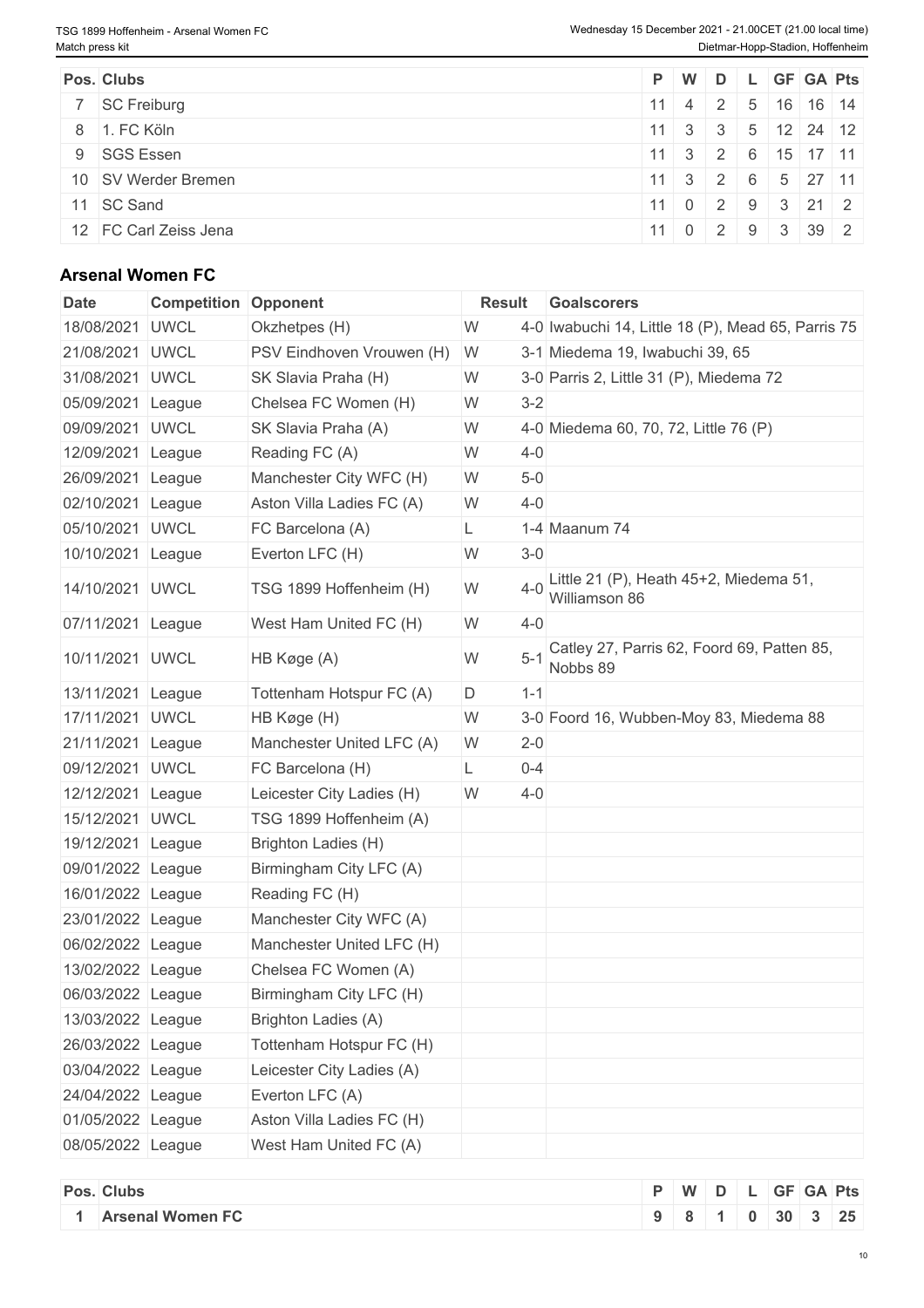| Pos. Clubs               |            | PW | D              |                |   | L GF GA Pts                 |  |
|--------------------------|------------|----|----------------|----------------|---|-----------------------------|--|
| 2 Chelsea FC Women       | $9 \mid 7$ |    |                |                |   | $2 \mid 27 \mid 6 \mid 21$  |  |
| 3 Tottenham Hotspur FC   | $9 \mid 5$ |    | 2              |                |   | $2 \mid 11 \mid 7 \mid 17$  |  |
| 4 Brighton Ladies        | $9 \mid 5$ |    | $\Omega$       |                |   | 4 12 9 15                   |  |
| 5 Manchester United LFC  | $9 \mid 4$ |    | 3              |                |   | 2 14 13 15                  |  |
| 6 Manchester City WFC    | $9 \mid 4$ |    |                | $\overline{4}$ |   | $19$ 18 13                  |  |
| 7 West Ham United FC     | $9 \mid 3$ |    | $\overline{4}$ |                |   | $2 \mid 12 \mid 11 \mid 13$ |  |
| 8 Reading FC             | $9 \mid 4$ |    |                |                |   | 4 11 12 13                  |  |
| 9 Everton LFC            | $9 \mid 3$ |    | $\overline{2}$ | $\overline{4}$ |   | $9 \mid 15 \mid 11$         |  |
| 10 Aston Villa Ladies FC | $9 \mid 3$ |    |                | 5              |   | $6 \mid 17 \mid 10$         |  |
| 11 Birmingham City LFC   | $9 \mid 0$ |    |                | 8              | 4 | $24 \mid 1$                 |  |
| 12 Leicester City Ladies | $9 \mid 0$ |    | $\Omega$       | 9              | 3 | 230                         |  |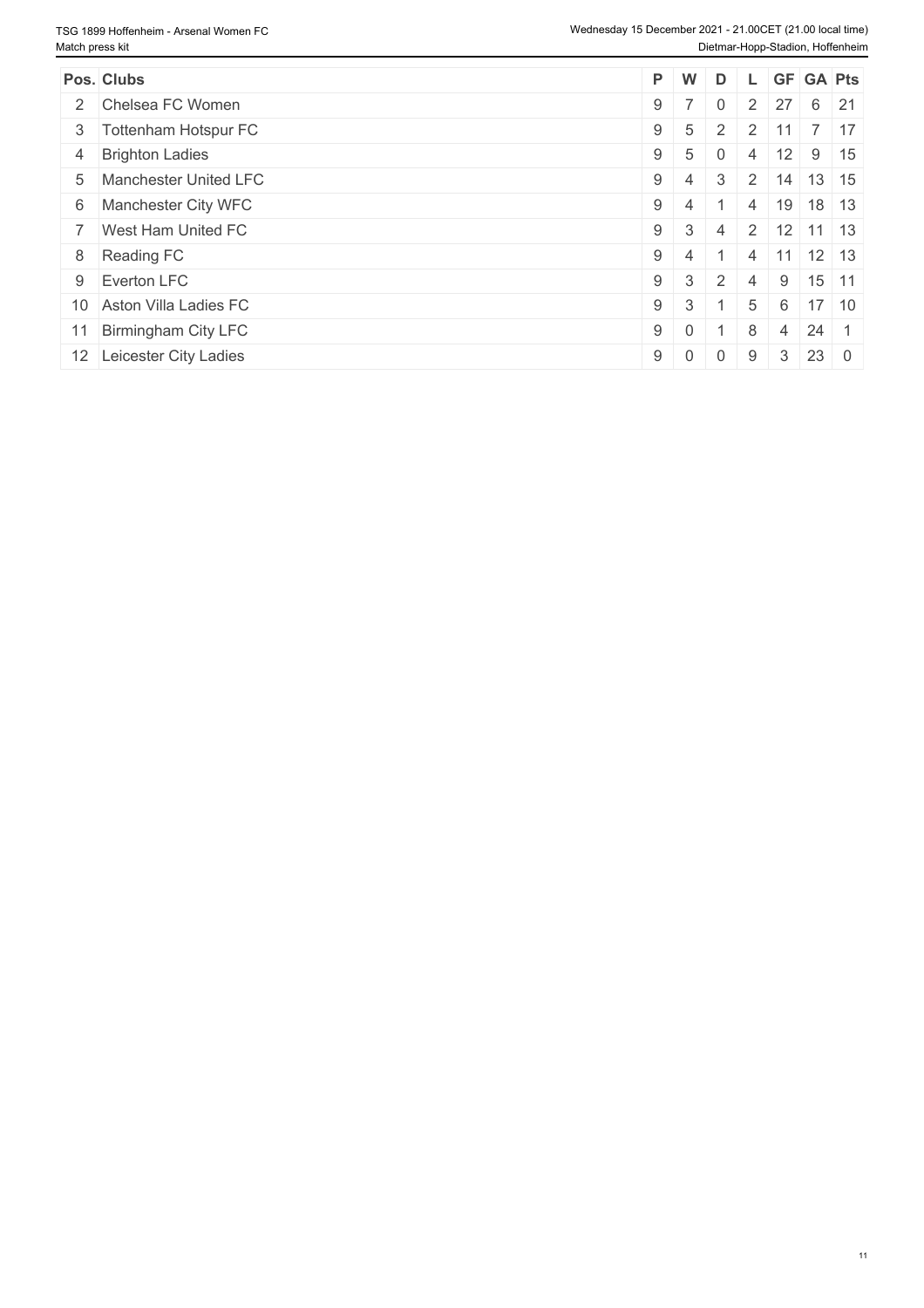# **Match-by-match lineups**

## **TSG 1899 Hoffenheim**

#### **UEFA Women's Champions League - First qualifying round**

#### (17/08/2021)

**TSG 1899 Hoffenheim 1-0 Valur Reykjavík Goals:** 1-0 Billa 57 **TSG 1899 Hoffenheim:** Tufekovic, Naschenweng (90 Bühler), Corley, Kocsán (68 Linder), Hartig (69 Hagel), Billa (69 De Caigny), Harsch, Steinert (85 Leimenstoll), Wienroither, Brand, Feldkamp

#### (20/08/2021)

**TSG 1899 Hoffenheim 2-0 ACF Milan Goals:** 1-0 Brand 36, 2-0 Hartig 59 **TSG 1899 Hoffenheim:** Tufekovic, Bühler (83 Kocsán), Naschenweng, Corley (83 De Caigny), Hartig (77 Hagel), Billa, Linder (77 Steinert), Wienroither, Brand, Feldkamp, Dongus (60 Harsch)

#### **Second qualifying round**

#### (31/08/2021)

#### **FC Rosengård 0-3 TSG 1899 Hoffenheim**

**Goals:** 0-1 De Caigny 29, 0-2 Wienroither 71, 0-3 Hagel 90+3

**TSG 1899 Hoffenheim:** Tufekovic, Bühler, De Caigny (82 Hagel), Naschenweng, Corley (56 Billa), Hartig (36 Harsch), Linder (81 Kocsán), Wienroither, Brand (81 Steinert), Feldkamp, Dongus

#### (08/09/2021)

#### **TSG 1899 Hoffenheim 3-3 FC Rosengård** (agg: 6-3)

**Goals:** 1-0 Wienroither 8, 1-1 Čanković 17, 2-1 Linder 27, 2-2 Larsson 65, 3-2 Brand 67, 3-3 Kullashi 89 **TSG 1899 Hoffenheim:** Tufekovic, Bühler, De Caigny, Naschenweng, Corley (88 Degen), Harsch (46 Billa), Linder (76 Steinert), Wienroither, Brand (76 Kocsán), Feldkamp, Dongus (76 Hagel)

#### **r\_grp uwcl**

#### **Group C**

| <b>Club</b>                |  |  |  | $PId \mid W \mid D \mid L \mid GF \mid GA \mid Pts \mid$ |
|----------------------------|--|--|--|----------------------------------------------------------|
| FC Barcelona               |  |  |  | 5 5 0 0 19 1 15                                          |
| <b>Arsenal Women FC</b>    |  |  |  | 5 3 0 2 13 9 9                                           |
| <b>TSG 1899 Hoffenheim</b> |  |  |  | $5$   2   0   3   7   14   6                             |
| HB Køge                    |  |  |  | $5 \ 0 \ 0 \ 5 \ 2 \ 17 \ 0$                             |

#### **Matchday 1** (05/10/2021)

#### **TSG 1899 Hoffenheim 5-0 HB Køge**

**Goals:** 1-0 Naschenweng 18, 2-0 Billa 47, 3-0 Bühler 61, 4-0 De Caigny 63, 5-0 De Caigny 90+2 **TSG 1899 Hoffenheim:** Tufekovic, Specht, Bühler, De Caigny, Hagel, Naschenweng (81 Steinert), Corley, Billa (81 Leimenstoll), Wienroither (74 Linder), Feldkamp (74 Degen), Dongus (74 Harsch)

#### **Matchday 2** (14/10/2021)

#### **Arsenal Women FC 4-0 TSG 1899 Hoffenheim**

**Goals:** 1-0 Little 21 (P) , 2-0 Heath 45+2, 3-0 Miedema 51, 4-0 Williamson 86 **TSG 1899 Hoffenheim:** Tufekovic, Specht, De Caigny (46 Corley), Hagel (92 Degen), Naschenweng, Billa (78 Leimenstoll), Linder (79 Steinert), Wienroither, Brand, Feldkamp, Dongus (78 Harsch)

#### **Matchday 3** (10/11/2021)

#### **FC Barcelona 4-0 TSG 1899 Hoffenheim**

**Goals:** 1-0 Hermoso 5, 2-0 Alexia 19, 3-0 Alexia 33, 4-0 Torrejón 74

**TSG 1899 Hoffenheim:** Tufekovic, Specht, Bühler, De Caigny (66 Hagel), Naschenweng, Billa (81 Leimenstoll), Linder, Wienroither, Brand (81 Steinert), Feldkamp (66 Corley), Dongus (66 Harsch)

#### **Matchday 4** (17/11/2021)

**TSG 1899 Hoffenheim 0-5 FC Barcelona**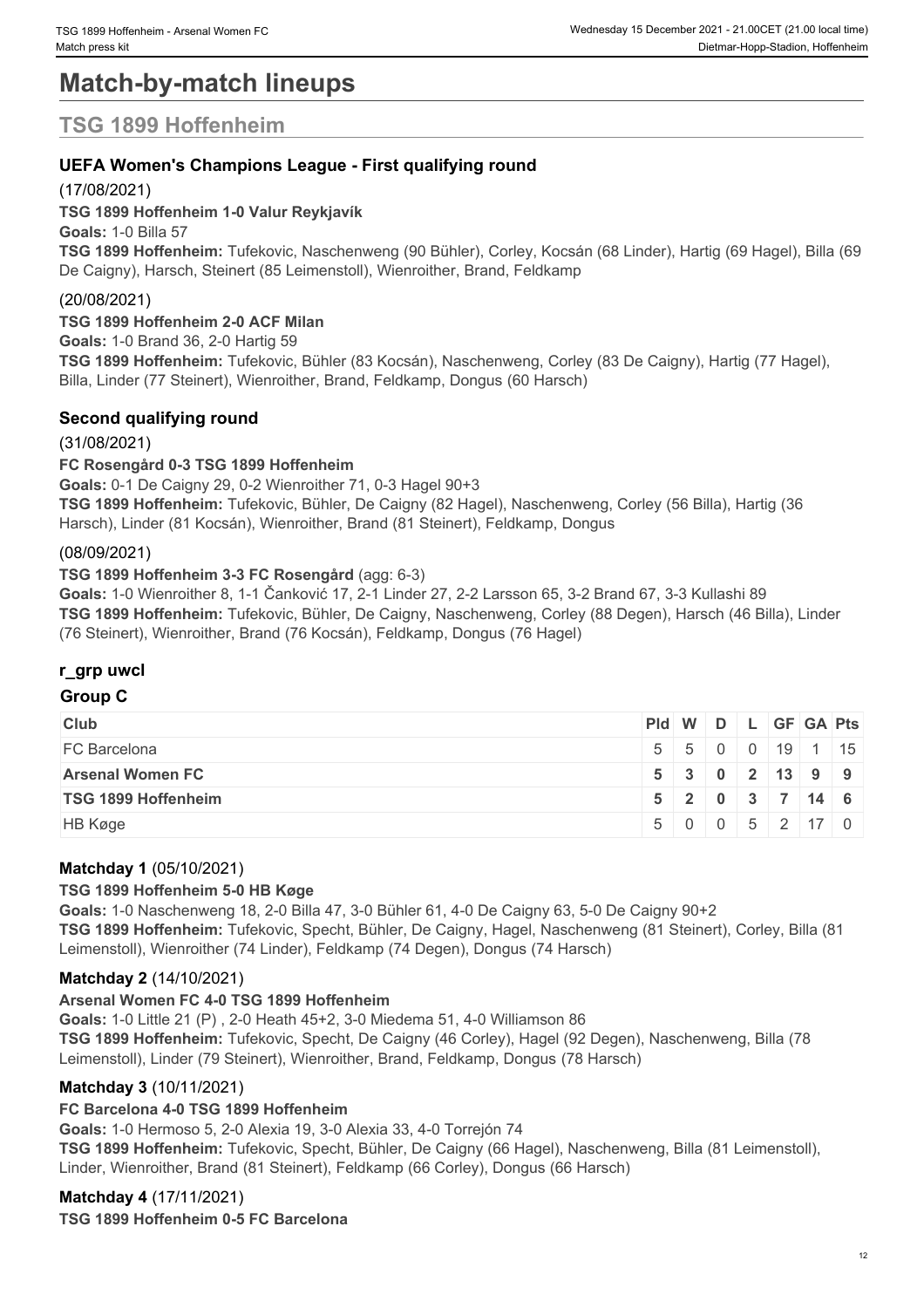**Goals:** 0-1 Alexia 41 (P) , 0-2 Paredes 53, 0-3 Bonmatí 57, 0-4 Torrejón 89, 0-5 Crnogorčević 90+2 **TSG 1899 Hoffenheim:** Tufekovic, Specht, Bühler (78 Leimenstoll), Hagel, Naschenweng, Corley (65 Linder), Billa (65 De Caigny), Wienroither (65 Steinert), Brand, Feldkamp, Dongus (71 Harsch)

#### **Matchday 5** (09/12/2021)

**HB Køge 1-2 TSG 1899 Hoffenheim**

**Goals:** 1-0 Carusa 9, 1-1 Billa 27 (P) , 1-2 Billa 38 (P) **TSG 1899 Hoffenheim:** Tufekovic, Specht, Bühler, De Caigny (75 Corley), Hagel, Naschenweng, Billa (87 Leimenstoll), Wienroither (75 Steinert), Brand, Feldkamp (87 Linder), Dongus (75 Harsch)

#### **Matchday 6** (15/12/2021)

TSG 1899 Hoffenheim-Arsenal Women FC

### **Arsenal Women FC**

#### **UEFA Women's Champions League - First qualifying round**

#### (18/08/2021)

#### **Arsenal Women FC 4-0 Okzhetpes**

**Goals:** 1-0 Iwabuchi 14, 2-0 Little 18 (P) , 3-0 Mead 65, 4-0 Parris 75 **Arsenal Women FC:** Zinsberger, Wubben-Moy (23 Patten), Mead, Little (62 Catley), Miedema (62 Foord), Maanum (62 Beattie), Parris, McCabe, Maritz (76 Goldie), Boye Sørensen, Iwabuchi

#### (21/08/2021)

#### **Arsenal Women FC 3-1 PSV Eindhoven Vrouwen**

**Goals:** 1-0 Miedema 19, 2-0 Iwabuchi 39, 2-1 Brugts 51, 3-1 Iwabuchi 65 **Arsenal Women FC:** Zinsberger, Beattie (73 Wubben-Moy), Catley, Mead (66 Parris), Little, Miedema (91 Patten), Maanum, McCabe, Maritz, Boye Sørensen, Iwabuchi (73 Foord)

#### **Second qualifying round**

#### (31/08/2021)

#### **Arsenal Women FC 3-0 SK Slavia Praha**

**Goals:** 1-0 Parris 2, 2-0 Little 31 (P) , 3-0 Miedema 72

**Arsenal Women FC:** Zinsberger, Beattie, Williamson (62 Wubben-Moy), Catley, Little (62 Wälti), Maanum (88 Patten), Parris (71 Mead), McCabe, Maritz, Foord (62 Miedema), Iwabuchi

#### (09/09/2021)

**SK Slavia Praha 0-4 Arsenal Women FC** (agg: 0-7) **Goals:** 0-1 Miedema 60, 0-2 Miedema 70, 0-3 Miedema 72, 0-4 Little 76 (P) **Arsenal Women FC:** Williams, Wubben-Moy, Patten, Williamson (71 Beattie), Catley, Mead, Little, Miedema (74 Goldie), Maanum (59 McCabe), Parris, Iwabuchi (59 Wälti)

#### **r\_grp uwcl**

#### **Group C**

| <b>Club</b>             |  | $PId \mid W \mid D \mid L \mid GF \mid GA \mid Pts \mid$ |  |                                                |
|-------------------------|--|----------------------------------------------------------|--|------------------------------------------------|
| FC Barcelona            |  |                                                          |  | 5 5 0 0 19 1 15                                |
| <b>Arsenal Women FC</b> |  |                                                          |  | 5 3 0 2 13 9 9                                 |
| TSG 1899 Hoffenheim     |  |                                                          |  | $5 \mid 2 \mid 0 \mid 3 \mid 7 \mid 14 \mid 6$ |
| HB Køge                 |  |                                                          |  | $5 \ 0 \ 0 \ 5 \ 2 \ 17 \ 0$                   |

#### **Matchday 1** (05/10/2021)

#### **FC Barcelona 4-1 Arsenal Women FC**

**Goals:** 1-0 Mariona 31, 2-0 Alexia 42, 3-0 Oshoala 47, 3-1 Maanum 74, 4-1 Martens 84 **Arsenal Women FC:** Zinsberger, Beattie, Williamson, Catley, Mead (55 Heath), Little (79 Iwabuchi), Miedema (55 Foord), Maanum, Wälti (71 Nobbs), McCabe (55 Parris), Maritz

#### **Matchday 2** (14/10/2021)

#### **Arsenal Women FC 4-0 TSG 1899 Hoffenheim**

**Goals:** 1-0 Little 21 (P) , 2-0 Heath 45+2, 3-0 Miedema 51, 4-0 Williamson 86 **Arsenal Women FC:** Zinsberger, Wubben-Moy, Williamson, Nobbs (84 Iwabuchi), Mead (65 Parris), Little, Miedema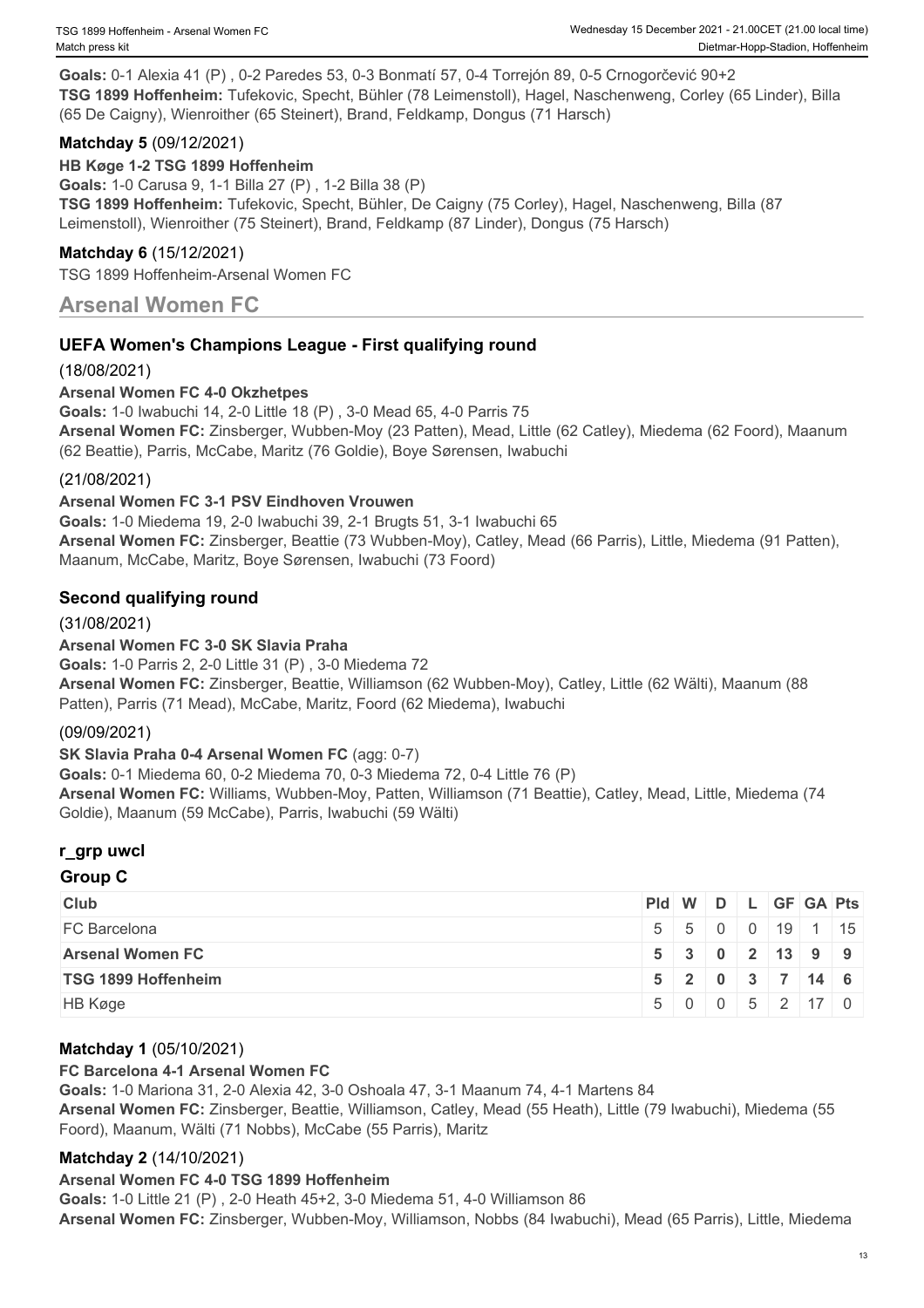(74 Foord), Maanum, McCabe, Maritz, Heath (74 Catley)

#### **Matchday 3** (10/11/2021)

#### **HB Køge 1-5 Arsenal Women FC**

**Goals:** 0-1 Catley 27, 0-2 Parris 62, 0-3 Foord 69, 1-3 Pokorny 71, 1-4 Patten 85, 1-5 Nobbs 89 **Arsenal Women FC:** Williams, Williamson, Catley (72 McCabe), Nobbs, Miedema, Maanum (63 Little), Wälti, Parris (63 Mead), Maritz (72 Patten), Foord, Boye Sørensen

#### **Matchday 4** (17/11/2021)

#### **Arsenal Women FC 3-0 HB Køge**

**Goals:** 1-0 Foord 16, 2-0 Wubben-Moy 83, 3-0 Miedema 88 **Arsenal Women FC:** Williams, Wubben-Moy, Patten, Beattie (62 Maanum), Nobbs, Mead, Little, Wälti, Parris (62 Miedema), McCabe (62 Catley), Foord

#### **Matchday 5** (09/12/2021)

#### **Arsenal Women FC 0-4 FC Barcelona**

**Goals:** 0-1 Bonmatí 22, 0-2 Hermoso 28, 0-3 Rolfö 45+2, 0-4 Hermoso 75

**Arsenal Women FC:** Zinsberger, Beattie (80 Boye Sørensen), Catley, Nobbs (60 Iwabuchi), Mead, Little, Maanum (60 Wälti), Parris, McCabe, Maritz, Foord (60 Miedema)

#### **Matchday 6** (15/12/2021)

TSG 1899 Hoffenheim-Arsenal Women FC